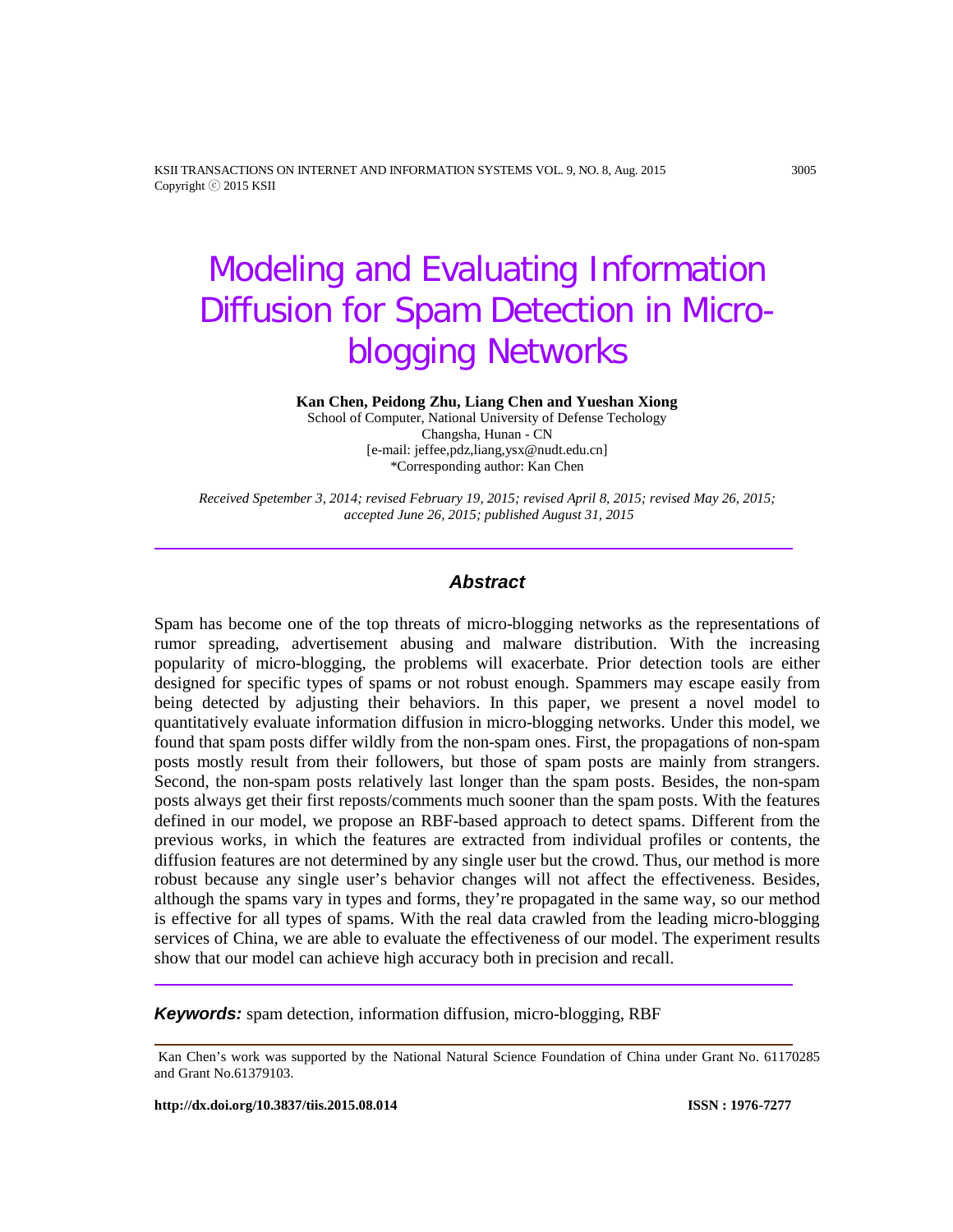# **1. Introduction**

Due to its convenience and flexibility, micro-blogging has quickly attracted a great many of attentions and become one of the hottest online social networks (OSNs) in the world. However, with the increasing popularity, micro-blogging is facing serious problems of spams.

The term spam is used to describe information and messages produced by deliberate, colluded and purposeful human activities. The people who launch spam campaigns are known as spammers. There're many different representations of spam on a system basis. In email, spam is regarded as junk mail [1]. In e-commercial market, spam refers to the action of rating without real trade [2]. In this paper, we define spam in micro-blogging as a group of repeated reposting or commenting to make a post visible and credible to others.

In micro-blogging networks, spams can be used in many scenarios, such as self-promotion and word-of-mouth marketing. They can also be used for many malicious purposes. Notable attacks include advertisements abusing [3], rumor spreading [4] and malware distribution [5]. The corrupt influences are also various. First, spams annoy users with advertisements and junk messages. Advertisement is an important component of spam. Users are easily convinced by the high amount of boastings. With the increase of junk messages, non-spam messages are easily flooded, which greatly declines users' experiences. Second, some spams contain porn, violent, or other illegal contents. They are propagated in OSNs, resulting in heavy pollutions to the Internet environment and a large number of financial wastes to deal with. Besides, virus, malware, and phishing links can also be transmitted by spammers. They invade in victims' machines and steal the victims' information for criminal purpose. Last, rumors or illegal opinions spreading in OSNs may bring about unpredictable turbulence and even cause threat to security and peace. In March, 2011, a message about "salt will be exhausted in a few days" is spread by millions of people in China's leading micro-blogging. As a result, in many countries people rush for salt, resulting in widely selling out in many supermarkets. Although the rumor was proven to be fake later, large-scale social panic has been caused.

In order to deal with the pollutions and malicious effects caused by spams, many OSNs have proposed their own mechanisms for spam detection. These approaches can be categorized as user-based and post-based. User-based methods aim to figure out spammers, while post-based methods focus on spam posts. In user-based approaches, features like user profiles and user behaviors are studied to distinguish the spammers. However, the problem is that in order to prevent from being detected, spammers are likely to pretend to be non-spam by modifying their profiles and behaviors. Even worse, some non-spam users also engage into spam spreading for financial benefits, making it increasingly difficult to distinguish. Post-based approaches can be functionally categorized as text-based [1] and link-based [6] according to the features used. They are effective in certain fields but effectless in others. In our opinion, a good detection method should be:

• *Accurate*: There's no doubt that accuracy is the most important factor to judge a detection work. It directly decides whether the work is effective or not.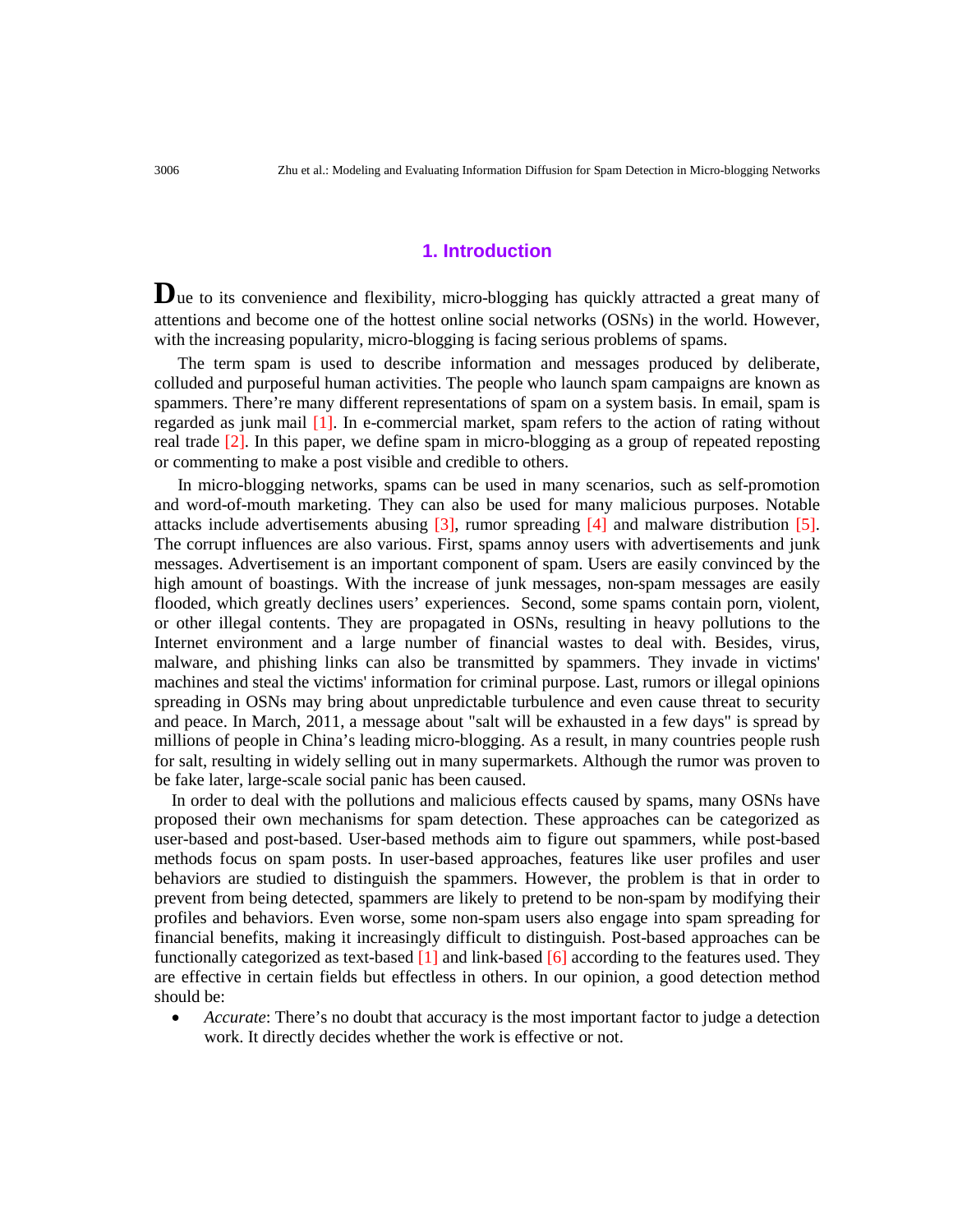- *Robust*: Here robust means that the detection algorithm is difficult to escape. Once a detection tool is proposed, spammers may modify their behaviors to avoid being detected. Unfortunately, many of previous works are not robust enough.
- *Comprehensive*: There're many different types of spam. For example, the advertisements spam, opinion spam, malware spam and so on. A good detection method should not only be capable to deal with one specialized type.
- *Promptness*: Spam is also regarded a type of attack. Many detection tools are designed to distinguish spammers or spam posts after the spam campaigns. Although they're effective and accurate, the attack has been launched successfully and bad influences have been caused. A good detection tool should distinguish spams before they take effect.

In this paper, we attempt to propose a spam detection tool to meet the needs discussed above. Our contributions can be concluded as: First, we proposed a diffusion model to quantitatively analyze the interactions from spammers and benign ones. Different with the features introduced by previous works, the diffusion patterns analyzed in our model are not determined by any single user and won't be affected by users' behavior modifications. Thus, our model is more robust. Second, with real data crawled from China's leading micro-blogging service, we trained a classifier with an RBF Method. The effectiveness is validated by the experimental results. Although spams differ with each other in categories and contents, they're propagated in the same way. So our method can theoretically deal with all kinds of spams.

The remainder of this paper is organized as follows. In section 2 we introduce the backgrounds of our work. Related works are reviewed in section 3. Then we describe our diffusion model in detail in section 4 and analyze with real data in section 5. In section 6 we present a spam detection method with RBF method and examine the effectiveness in section 7. And the conclusion is in section 8.

# **2. Overview of Spam Diffusion in Micro-blogging Networks**

# **2.1 Micro-blogging networks**

Micro-blogging is a newly presented social platform for communication and information sharing. As we can infer from the name, a micro-blogging network is thinner and lighter weight than traditional blog networks. The contents in a micro-blogging network are restricted to be very short, such as 140-characters per post. This restriction allows users to read in trivial times, and quickly becomes popular due to the facilitation and flexibility it provides.

Since the emergence of Twitter, micro-blogging has attracted a great many of attentions and become one of the most popular OSN services. Many Twitter equivalent networks are introduced, such as Plurk, Squeelr, Jaiku and Weibo [7] of China. These networks have generated tremendous amounts of micro-blogging data, which have become important resources for social networks researchers.

Despite the differences in interfaces and functions, these micro-blogging networks all follow the basic conceptions of Twitter.

(1) Post & Poster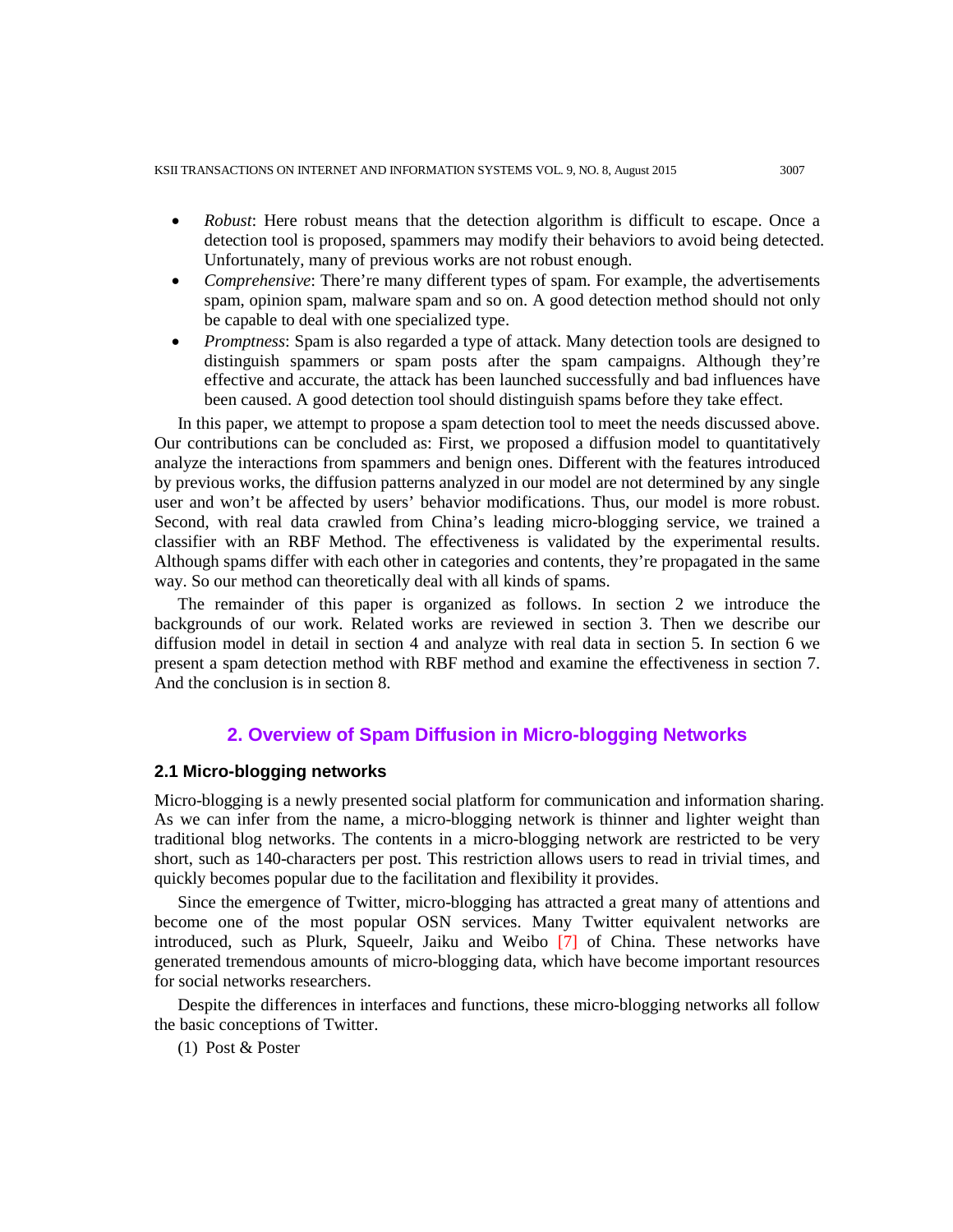The contents published in micro-blogging are termed differently. For example, in Twitter they're known as tweets, while in Weibo of China they're named as weibos. In this paper, we use "post" represent an item published in micro-blogging networks. Texts, pictures, videos, and URLs are all allowed in a post. The user who publishes a post is regarded as the "poster". Every post has only one poster, while every poster can publish many posts.

#### (2) Repost & Reposter

If a user likes a post and wants to share it in his own board, he can repost it with a symbol "@" indicating the original poster. New contents are allowed to append in front of the original post. Anyone who reposts a post is named as the "reposter". Let's use an example to explain the relations between poster and reposter. *A* publishes a post *p*, and *B* reposts it. Then in *B*'s board, a new post *p'*, which is original from *p*, is shown. *B* is the reposter of *p*, and at the same time, also the poster of *p'*.

(3) Comment & Commenter

Comment is usually submitted to show interest, agreement or disagreement on a post or feedback to another comment. Different from repost, comment only shows in the original poster's board. The user who publishes a comment is named as the "commenter".

(4) Following & Followed

The relations in micro-blogging are directed and start from the process of following. Once a user is followed, his new posts are pushed to his followers as soon as published. Thus, the more followers he gets, the more probably his posts are seen. In some works, the number of followers is treated as a measurement of user influence. The more followers a user gets, the more influential he is.

#### **2.2. Information Diffusion in micro-blogging networks**

Before talking about information diffusion, we first would like to introduce how a user's posts are seen by another. In micro-blogging networks, it happens in the following scenarios.

1) If *A* follows *B*, then *B*'s new posts are pushed to *A* as soon as published.

2) If *A* follows *C*, and *C* has reposted *B'*s post, then *C*'s repost is pushed to *A* just as the scenario above. Thus, *A* can see *B'*s post indirectly through *C*. There may be more go-betweens connecting *A* and *B*, and a reposting chain is built.

3) Other scenarios. For example, if *A* gets *B'*s URL, then *A* can visit *B'*s board directly. A possible way to achieve this is to link URLs in some famous blogs or news sites. In this situation, the influence of other sites outside the micro-blogging network itself should be considered first, but it is out of scope in this study. Another example is that *B'*s post is recommended by Weibo in the public board. However, due to the huge amount of posts generated per seconds, the probability of being chosen is tiny.

From the discussions above we can conclude that following and reposting are crucial in information visibility and information diffusion. In fact, following results in post visibility, while reposting brings about post propagation. Through reposting, a post is propagated from a user to another, which increases the volume of followers who can see the post and provides more opportunities for a post to be spread further. It's noting that although the action of commenting does not result in information propagation, it in fact helps to enhance the credibility of the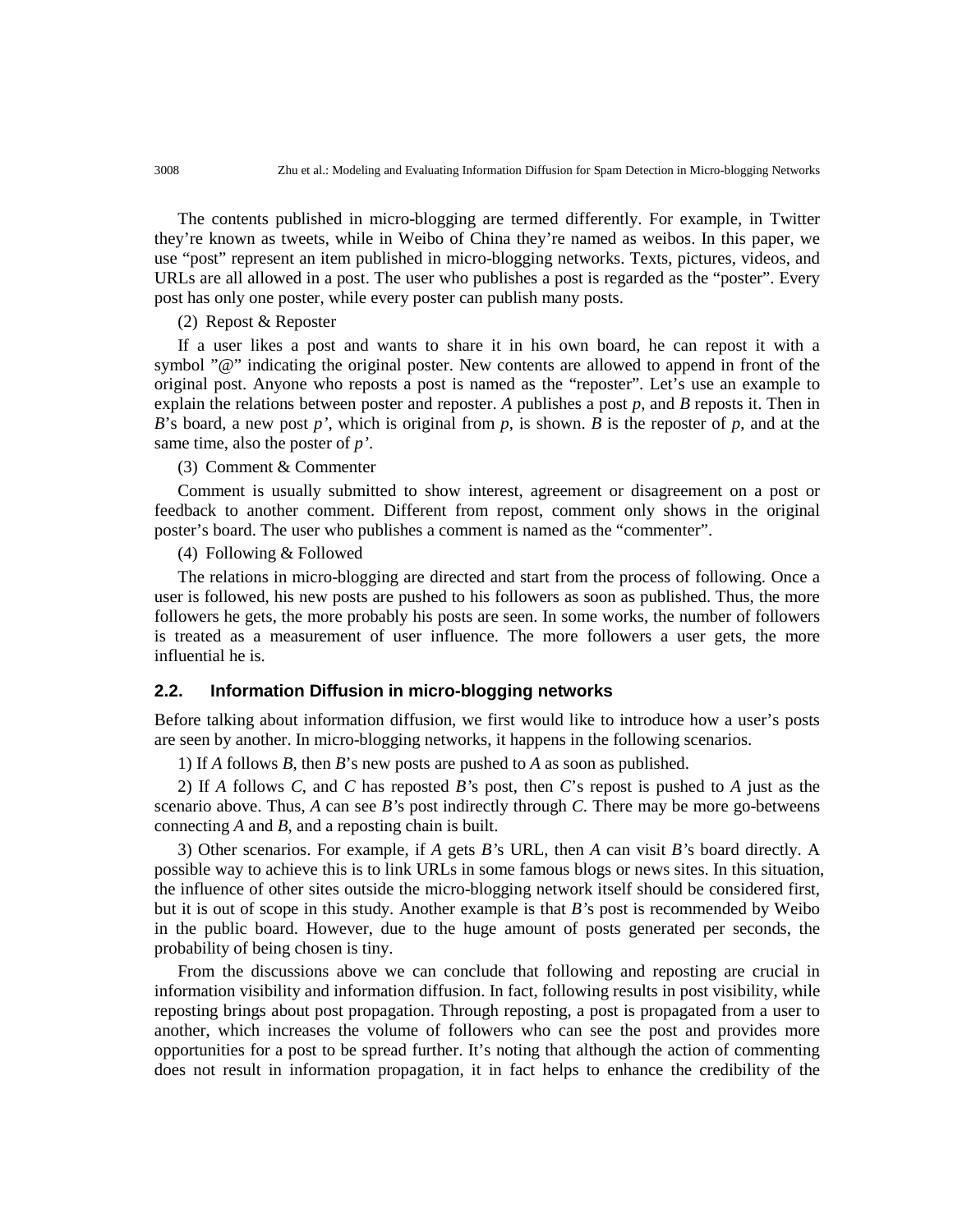original post. A highly commented post is always thought to be hot and attracting. People would like to focus and believe what the post says due to the fact of social conformity [8].

As we have recognized the importance of following, reposting and commenting, in this paper, we regard them as the core reasons of information diffusion. For a micro-blogging user, if he wants to make his post known to others, he should either get more followers or get a high number of reposts. However, both the follower number and the repost count are not determined by himself. What the user can do is trying to ingratiate his posts with others, but it requires a long-time maintenance and the result is still unpredictable. Due to the difficulty in promotion, referring to spammers turns out to be a quicker and easier choice.

#### **2.3. How spam works in micro-blogging networks**

Micro-blogging networks are updated every few minutes or even seconds, generating tremendous amounts of micro-blogging data. The potential values of the rapid information diffusion have attracted a lot of attentions and made micro-blogging as the main battle field of spam campaigns.

On the urge of commercial, political, or even illegal demands, someone wishes to promote his products or opinions for public attentions. But he could not attract enough focuses if he is not influential enough. In this situation, employing spammers for promotion turns to be a more effective and economical choice. In 2010, a spam campaign broke out between two of China's biggest Internet companies, 360 and Tencent. They all employed a large scale of spammers to demean each other with inflammatory remarks and slurs. This campaign lasted longer than two months and became the most influential spam war in Chinese history.

In this war, 360 and Tencent, who are known as the hidden payers, first published a few of posts with negative information of each other. Then a group of spammers are hired to repost and comment with different fake identities and roles to make the topic hot. In this way, the adversary's reputation is undermined. The relations between the hidden payers and spammers are shown in **Fig. 1**.



**Fig. 1.** Relations and interactions of hidden payers (360 and Tencent) and spammers

Spammers are always hired from some specific spamming sites. Hidden payers first release a set of tasks, including posting, reposting, commenting and others. Potential spammers would visit these sites and accept the tasks if the payments are satisfying. Once all the tasks are completed, the spam campaign is finished. People are attracted and convinced by the huge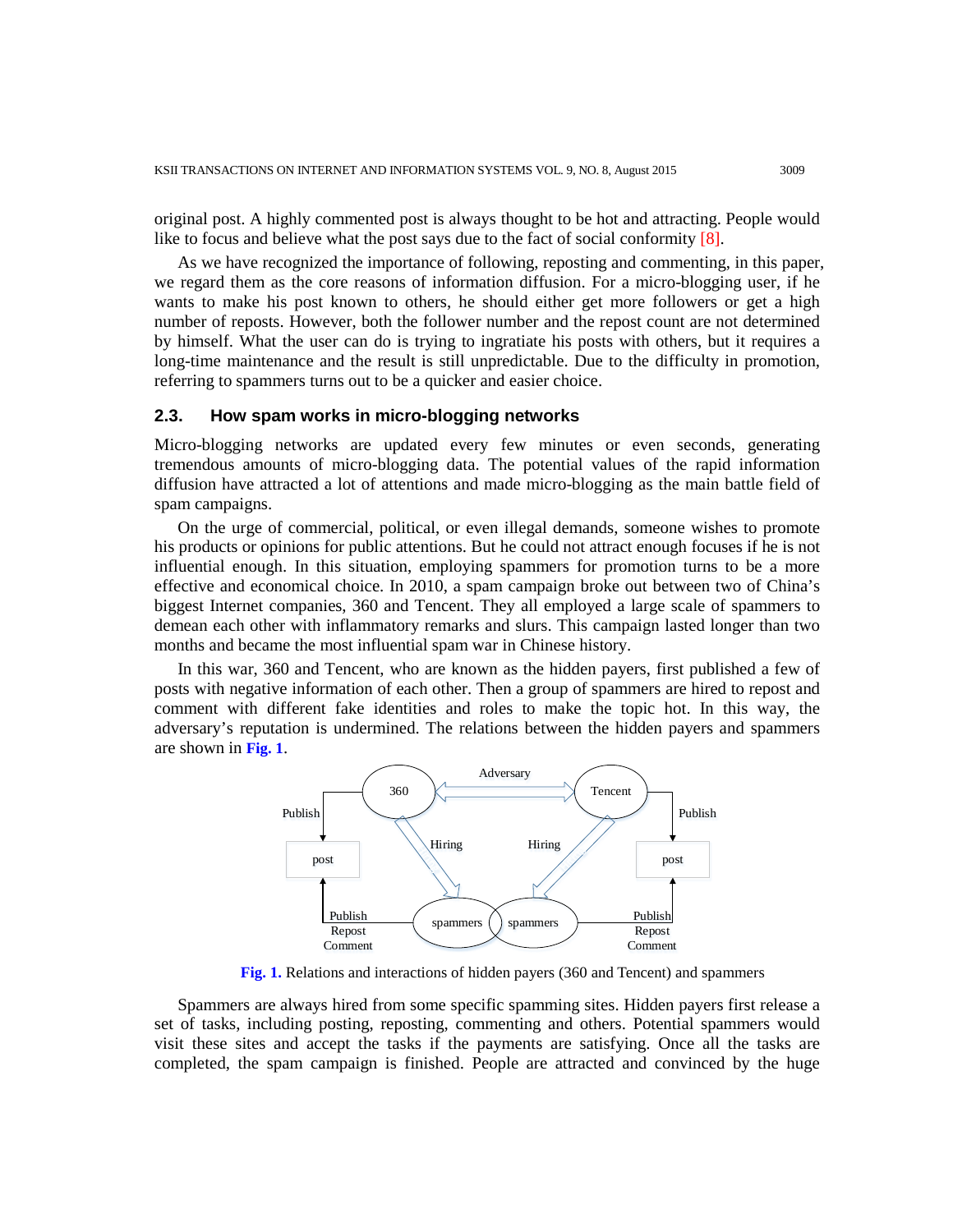amount of reposts and comments. And what's more, they may also join in the groups of propagation. In this way, the posts become widespread and the hidden payers successfully achieves their purposes.

The payers' purposes are various. Some want to sell products, while some eager to propagate rumors or libels for private or political reasons. There're also some trying to perform phishing attacks, or install malware onto victim's machine for information stealing. Besides, some other reasons, such as self-promotion, can also lead to a spam campaign. No matter what the payer really aims for, his goal of hiring spammers is to spread his post to a maximum number of users and what's more important, to convince them.

## **3. Related Work**

Spam has been studied for a long time in email systems  $[9-12]$ . In recent years, as the popularity of OSN, spams in OSN are attracting more and more attention. Many popular sites have become battle fields of spam campaigns.

Kurt analyzes the suspended accounts in Twitter [13]. Grier's work is also based on Twitter [14]. Gao studies the spams in "wall" messages of Facebook [15]. Irani investigates the spams in Myspace [16]. Except these top known sites, there're also some works based on search engine [17], video sharing sites [18], forums [19], blogs [20] and so on. The basic conception of spam detection is to extract features that can distinguish spams from non-spams. Many features have been proven useful. A comparison of features used by previous works is listed in **Table 1**.

Content features refer to some explicit texts or items that are usually used in spam contents. For example, the terms "discount", "sold-out" and "on sale" are usually used in advertisement spams. Zhang [21] studies the utility of reviews based on natural language features. Jindal [22] studied the spam product reviews of Amazon.com. Duplicated reviews are first treated as spams, and then through supervised learning with manually labeled training examples, other two types of spams are detected. Zhang [23] detected spammers in micro-blogging networks through duplicated contents. Their work is built on the assumption that spammers tend to copy tweets from normal users to pretend to be normal. Wang [24] treats spam microblogs as all kinds of advertisements and uses an SVM machine learning method to perform spam detection. The feature vector is a combination of users' social network features and the textual features of microblogs. The shortcoming of content features is that it's only suitable for specific type of spams. In micro-blogging networks, many users repost without adding any words, or comment only with emoticons. Thus, there're few text features available.

|               | Post-based |         |                                  | User-based   |          |          |  |  |
|---------------|------------|---------|----------------------------------|--------------|----------|----------|--|--|
|               | Text       | keyword | link                             | Profile      | Behavior | Relation |  |  |
| Thomas $[13]$ |            |         | blacklist                        |              |          |          |  |  |
| Grier $[14]$  |            |         | url similarity $\&$<br>blacklist |              |          |          |  |  |
| Gao $[15]$    |            |         | blacklist                        |              |          |          |  |  |
| Irani $[16]$  |            |         |                                  | User profile |          |          |  |  |

**Table 1.** Comparison of features used by related works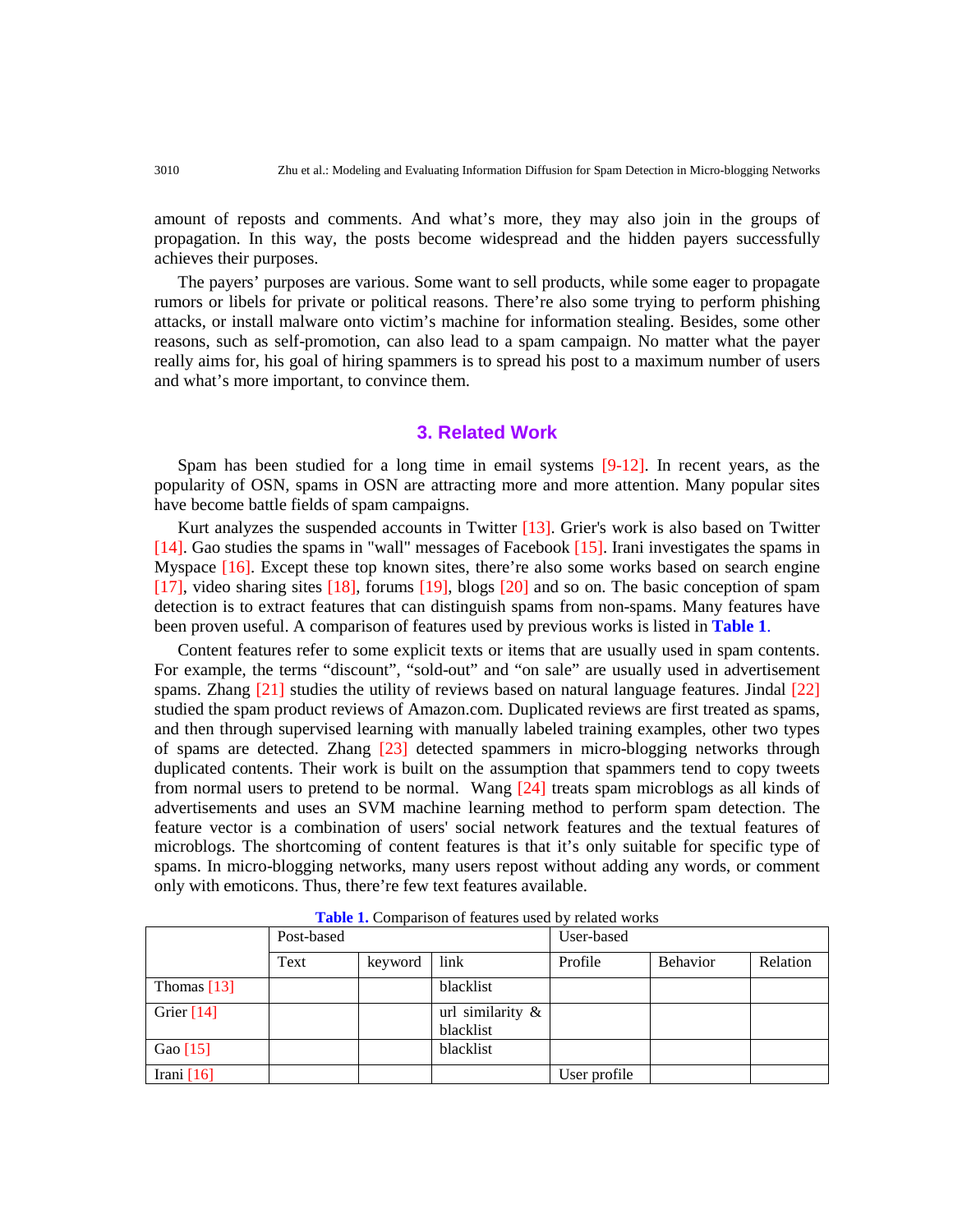| <b>Wang</b> [17]    |            |         | blacklist        |               |               |           |
|---------------------|------------|---------|------------------|---------------|---------------|-----------|
| Shin [18]           | Text       |         | url length & url |               | User activity |           |
|                     | feature    |         | number           |               |               |           |
| Benevenuto [19]     |            |         |                  |               | User activity |           |
| Rajadesingan        | Text       |         |                  |               |               | User      |
| $[20]$              | feature    |         |                  |               |               | relation  |
| Zhang $[21]$        | Text       |         |                  |               |               |           |
|                     | feature    |         |                  |               |               |           |
| Jindal $[22]$       | Duplicated | keyword |                  |               |               |           |
|                     | text       |         |                  |               |               |           |
| Zhang $[23]$        | Duplicated |         |                  |               |               |           |
|                     | text       |         |                  |               |               |           |
| <b>Wang</b> [24]    |            | keyword |                  | Follower      |               |           |
|                     |            |         |                  | $\&$<br>count |               |           |
|                     |            |         |                  | isverified    |               |           |
| Zhang $[25]$        |            |         | Link Similarity  |               |               |           |
| Liu $[26]$          |            |         |                  |               | Visiting      |           |
|                     |            |         |                  |               | pattern       |           |
| Liu <sup>[27]</sup> |            |         |                  |               | User activity |           |
| Han [28]            |            |         | url use          | follower      | User activity |           |
|                     |            |         |                  | count         |               |           |
| Our work            |            |         |                  |               | Interaction   | User      |
|                     |            |         |                  |               | feature       | relations |

Links are commonly used components of spams. Many detection approaches are based on link examination. The blacklist methods leverage famous existing blacklist services, such as Google Safebrowsing, URIBL, and Joewein, to detect spam contents with URLs redirecting to malicious sites [13]. Grier uses blacklists to detect spam posts and comments in Twitter [14]. His result shows that 8% of the URLs posted on Twitter point to phishing, malware, and scams sites listed on blacklists. His work also indicates that blacklists are too slow at identifying new threat, allowing more than 90% of visitors to view a page before it becomes blacklisted. Zhang's work [25] first clustered accounts with link similarity. The posts with similar URLs are regarded in the same campaign. Then multiple features are used to distinguish the spam campaigns.

User profile refers to the information used to describe a user's real identity. Irani uses both categorical and free-form features to detect spam profiles in MySpace [16]. His approach can detect spammers as soon as they registered, but it's easy to modify one's profile and then escape from detection.

User behavior is another important factor for spam detection. Liu  $[26]$  studies user's visiting patterns of spam pages to separate spam pages from ordinary ones. The same technology can also be used to detect spams in search engine [27].

Han [28] attempts to evaluate the probability of users being spammers in micro-blogging networks. A probabilistic graphical model is proposed, where user attribute features are taken as the input variables, behavior features are taken as the observed variables and probabilities of spammers are the hidden variables. The performance of his model is evaluated both in Sina and Twitter micro-blogging networks.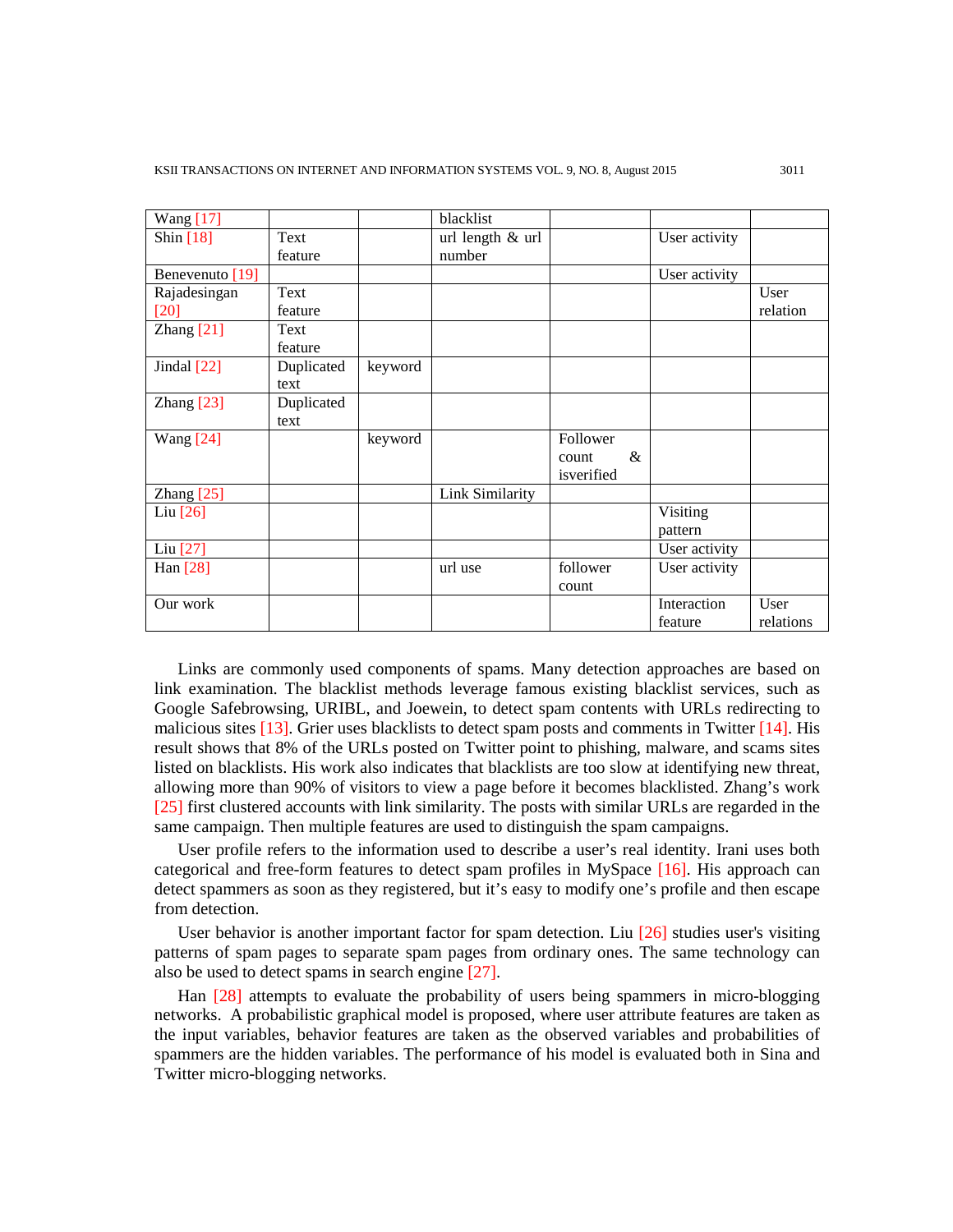Information diffusion has been studied both theoretically and experimentally. Some aim to figure out the diffusion patterns and produce some models to evaluate [29, 30]. Some try to reveal the procedures of diffusion [31]. Gruhl [32] studied the dynamics of information propagation in blogspace at two levels, a macroscopic characterization of topic propagation and a microscopic characterization of individual propagation. With a viral email experiment involving 31,183 individuals, Iribarren [33] studied the impact of human activity patterns on information diffusion. He found that information travels at an unexpectedly slow pace, which contraries to traditional models. Yang [34] developed a linear influence model to analyze the global influence of a node on the rate of diffusion through the implicit network. They found that patterns of influence of individual participants differ significantly depending on the type of the node and the topic of the information.

These works mostly focus on diffusion itself, or solving the problem of maximizing spread circles and influence effects. In this paper we analyzed user interactions, the underlying driving forces of information diffusion, and aim to solve the problem of spam detection. Our assumption is that spammers and normal users perform differently in interactions, and these differences may only be visible in the procedures. Only focus on the consequences would miss useful features.

## **4. Diffusion Model**

## **4.1. Model Overview**

In our model, we analyze information propagation from two views, user relations and user interactions. From the view of user relations, we define two features to measure the relations among followers, reposters and commenters. And from the view of user interactions, we mainly focus in time space and analyze user interactions with timeline.

The ontologies and corresponding relations of our model are shown in **Fig. 2**. Every user *u* has a number of followers and publishes a set of posts. Every post contains a number of reposts and comments. For each post, we mainly focus on two fields, the poster and the post time. The information of poster is used in the relation-based phase, while the information of post time is used in the interaction phase.



**Fig. 2.** Ontologies and relations in our model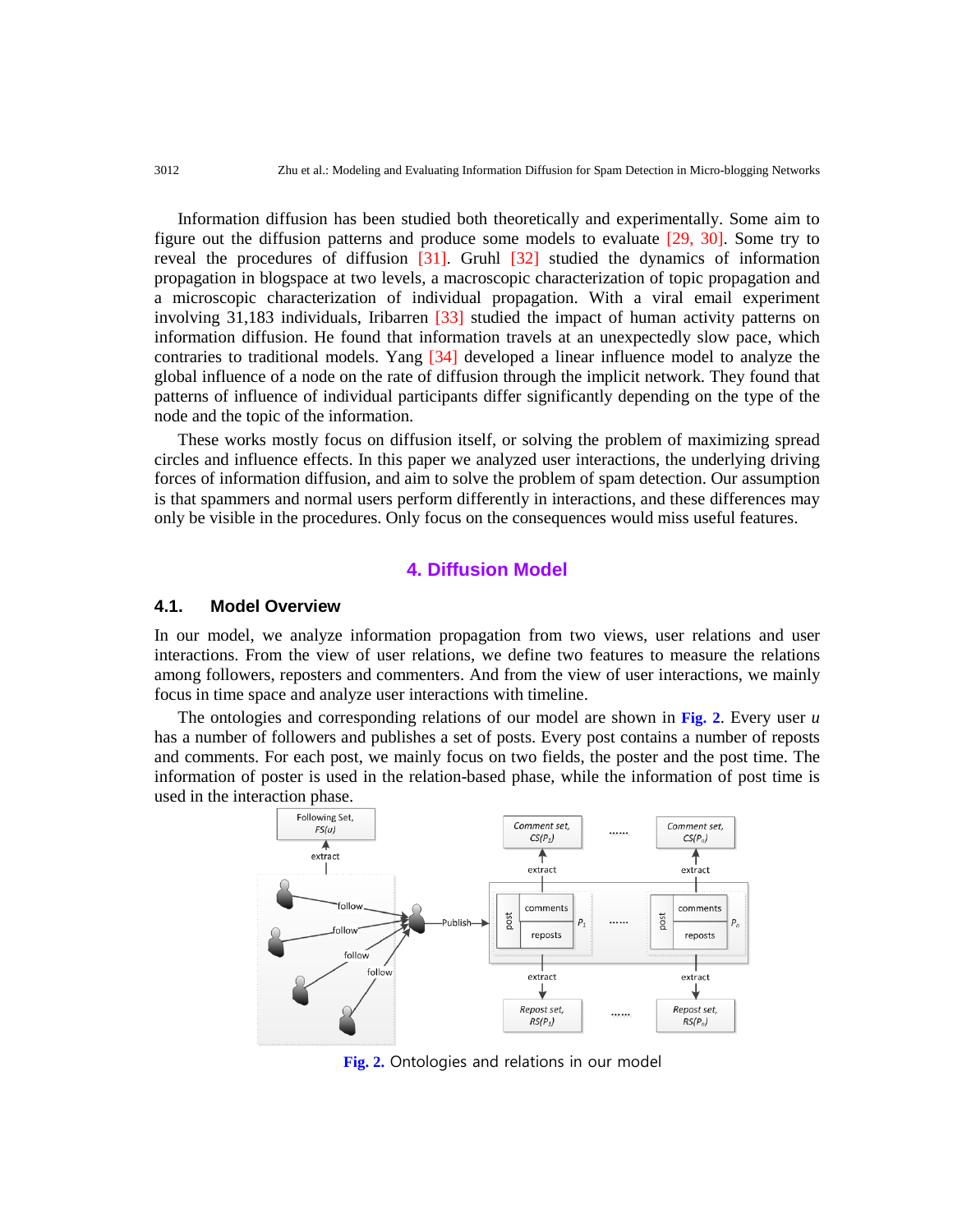It's worth to say that in the former section we explain that every repost is actually a new post in the reposter's board. It can also be reposted and commented, and in this way, an interaction chain is created. Of course the chained interactions would affect the propagation of the original post. But through a deep observation of our experiment dataset, we found that more than 99.5% of the reposts do not have any reposts or comments at all. So in this work, we just ignore the chained interactions.

The notations used in our model are shown in **Table 2**.

| <b>Symbols</b>         | <b>Descriptions</b>                |
|------------------------|------------------------------------|
| U                      | The Collection of users            |
| $\mathfrak u$          | A user in micro-blogging           |
| P(u)                   | The collection of $u$ 's posts     |
| FS(u)                  | The collection of $u$ 's followers |
|                        | A post in micro-blogging           |
| $RS(p)=[r_1,r_2,,r_n]$ | The repost collection of $p$       |
| $CS(p)=[c_1,c_2,,c_n]$ | The comment collection of $p$      |
| Poster(p)              | The poster of $p$                  |
| C.                     | size of collection $C$             |
| $t(p_i)/t(r_i)/t(c_i)$ | Post time of $p/r/c_i$             |

**Table 2.** Notations and functions for our proposed model

#### **4.2. Relation-based phase**

Although only the followers can receive notifications of new posts, it's not necessary that all the reposters and commenters have followed the posters. In the relation-base phase, we're motivated to figure out the different relations between followers and reposters/commenters.

Every user has a unique following set represented as  $FS(u)$ . Each post has a reposting set and a commenting set, represented as *RS(p)* and *CS(p)* respectively. It's noting that any of the sets might be empty.

For a given post, two features are defined from the view of user relations, the coefficient of repost (*cor*), and coefficient of comment (*coc*). They're calculated as

$$
cor(p) = \frac{|FS(u) \cap Poster\big(RS(p)\big)}{|Poster\big(RS(p)\big)}, \quad \big(u = Poster(p)\big) \tag{1}
$$

$$
coc(p) = \frac{|FS(u) \cap Poster(CS(p))|}{|Poster(CS(p))|}, \quad (u = Poster(p))
$$
 (2)

The values of *cor* and *coc* in fact reveal the proportions of reposters and commenters who are also followers of the poster. They are built on the following assumption.

*Assumption 1. The cor and coc of non-spam posts are much higher than that of spam posts.*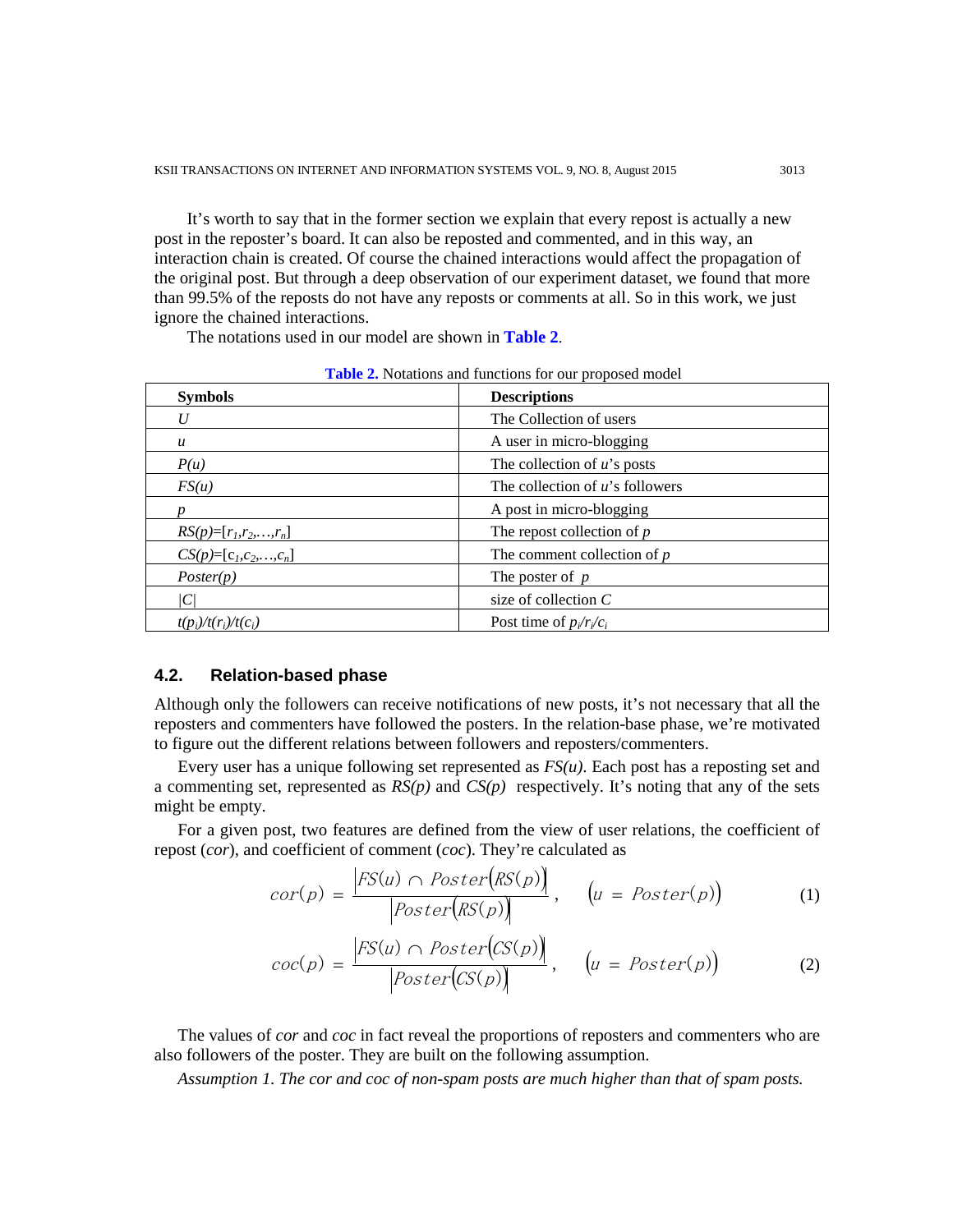Intuitively, a user's posts are mainly reposted and commented by his followers, so the values of *cor* and *coc* should be high. As for the spammed posts, the hired spammers do not necessarily have followed the poster. Thus, the values of *cor* and *coc* of spam posts should be smaller than those of non-spam posts. We will examine our assumption in the procedure of experiment.

# **4.3. Interaction-based Phase**

The interactions in our model refer to the actions of reposting and commenting. We believe that spammers and non-spam users act differently because they participate in micro-blogging networks with different purposes. Non-spam users treat micro-blogging as a platform for communication and information gathering. They would like to enjoy the interactions with others. As for the spammers, they only regard micro-blogging as a tool to earn financial benefits and prefer to finish their tasks as soon as possible. We are motivated to figure out these differences and use them to detect spam posts. First we would like to answer the following questions:

- How long does a post last to attract interests?
- How long does it take a post to become hot?
- How often a post is reposted and commented?

These questions describe how a post is propagated and how users interact throughout the post. In order to answer these questions, four features are produced to characterize the diffusion capabilities. Each of the features is also embedded with an assumption waiting to be validated in the following procedures.

From the definitions of relation-based features we can see that the repost feature *cor* and the comment feature *coc* share similar formula but different data sets. In order to avoid duplicate descriptions, in this section we only consider the features of reposts. The features of comments are calculated with similar formulas with comment set *CS(p)* instead of repost set *RS(p)*.

*Average Duration (ADu):* Duration is used to describe how long a post can continuously gain focuses and interests. Duration is represented as:

$$
Du(p) = t(r_N) - t(r_1), \quad (r_i \in RS(p), N = |RS(p)|)
$$
\n(5)

The value of duration is highly related to the number of reposts. So we define average duration to calculate the time every repost lasts. Average duration is calculated as:

$$
ADu(p) = \frac{Du(p)}{N}, \quad (r_i \in RS(p), N = |RS(p)|)
$$
\n(6)

#### *Assumption 2: With an equal number of reposts, non-spam posts last longer than spam posts.*

In the relation-based phase, we assume that spammers contribute to most of the diffusion of spam posts. They repost and comment to get paid. However, the payment is limited. Some will not get paid if they finish the task beyond the limitation. Thus, all the spammers purpose to finish the task as soon as possible and then transfer to another. Besides, once the task is finished, the spammers will not feedback again. As a result, the spam campaigns always take place within short times and end quickly.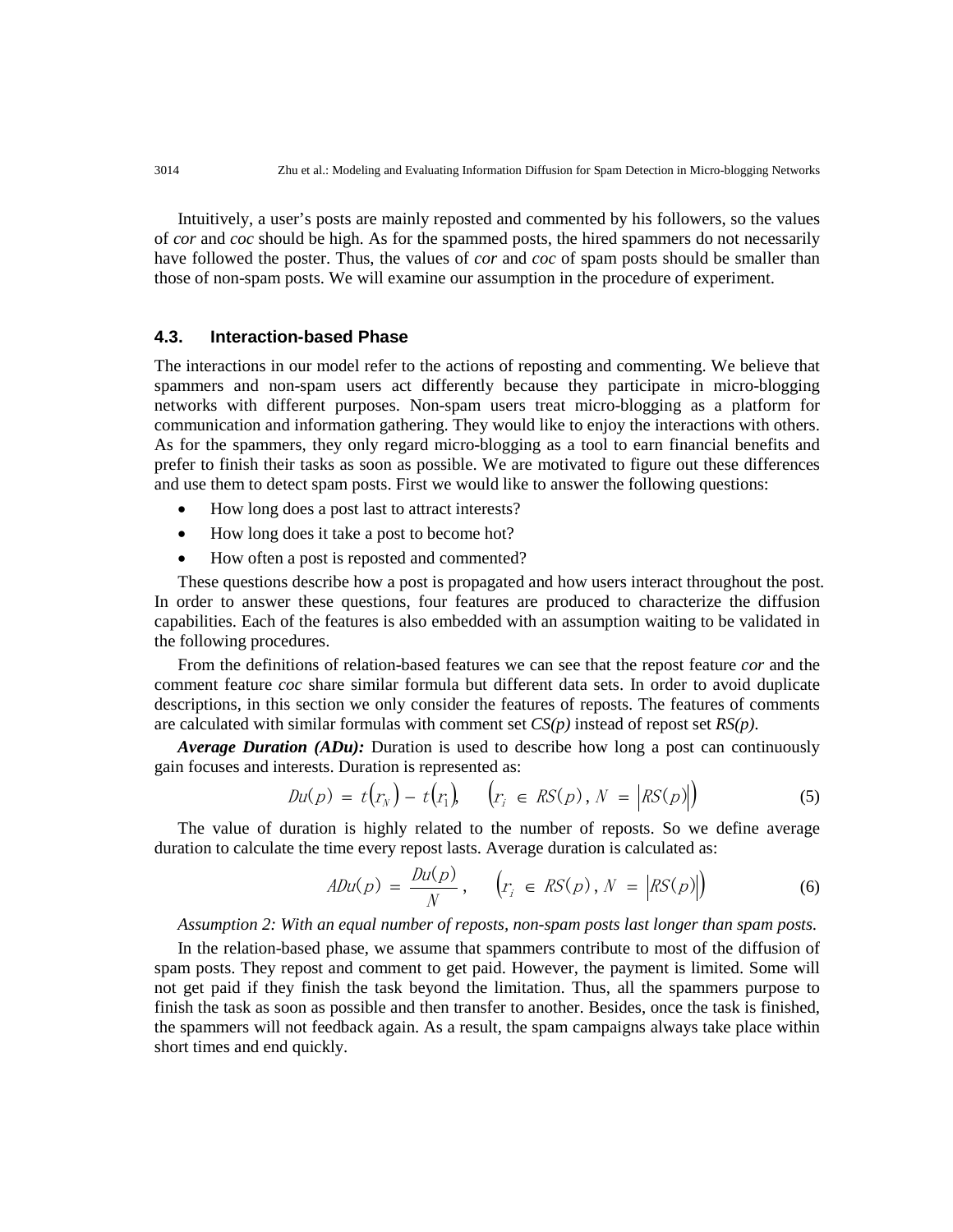By contrast, non-spam posts spread differently. Due to individual differences, users visit micro-blogging networks with their own habits. Thus, the times when they see a post vary greatly. Some may see it at the first time, while some may see hours or even days later. As a result, we can always find slow readers from the followers of the non-spam users. Besides, even after reposting, they may also feedback with each other. Under this consideration, we assume that normal posts generally last longer than spam posts.

*Fir-time(FT)*: Fir-time is used to describe the time interval between the original post and its first repost. Fir-time is calculated as:  $\mathcal{L}^{\text{max}}$ 

$$
FT(p) = t(r_1) - t(p), \quad (r_i \in RS(p))
$$
\n
$$
(5)
$$

*Assumption 3: The fir-times of non-spam posts are generally smaller than that of spam posts.*

Micro-blogging is designed lightweight and flexible. Users are allowed to read, repost and comment in trivial times. Besides, with the help of push technologies, micro-blogging is regarded as a nearly real-time platform. New posts are seen by the followers at the first time. And then, these followers can decide whether to repost or not immediately. So the followers of non-spam users contain fast responders. Accordingly, we assume that the fir-time of non-spam posts would be quite small.

However, the spam posts get their reposts from a different way. First the payers publish the target posts in micro-blogging networks. Then a series of tasks are released with URLs of the target posts. Spammers would follow and finish these tasks to repost through the URLs. It's clear that this procedure costs more time. So we assume that the fir-times of spam posts are much higher than the non-spam posts.

*Average Interval (AI):* Average Interval is the mean of intervals between neighboring reposts. It is calculated as:

$$
AI(p) = \sum_{i=1}^{N-1} \frac{t(r_{i+1}) - t(r_i)}{N-1}, \quad (r_i \in RS(p), N = |RS(p)|)
$$
(3)

*Assumption 4: The average intervals of spam posts are much smaller than that of non-spam posts.*

As discussed above, spammers rush to repost and comment as soon as the task is released because the payment is limited. As a result, the reposts present a burst property, making small intervals between neighboring reposts.

**Variance of Interval (***VI***):** VI is defined as the variance of intervals.

$$
VI(p) = \sum_{i=1}^{N-1} \frac{\left[t(r_{i+1}) - t(r_i)\right]^2}{N-1} - AI(p)^2 \qquad (r_i \in RS(p), N = |RS(p)|) \tag{4}
$$

*Assumption 5: The VI of spam posts are much smaller than that of normal posts.*

Variance is used to evaluate how far a set of numbers is spread out. A small variance indicates that the data tends to be close to the mean and hence to each other, while a high variance indicates that the data is very spread out around the mean and from each other. As described in assumption 3, a spam campaign usually bursts in a short time period. Thus, the intervals could be small and close to each other. However, for the normal posts, as every normal user has his own visiting habit, the differences would be larger.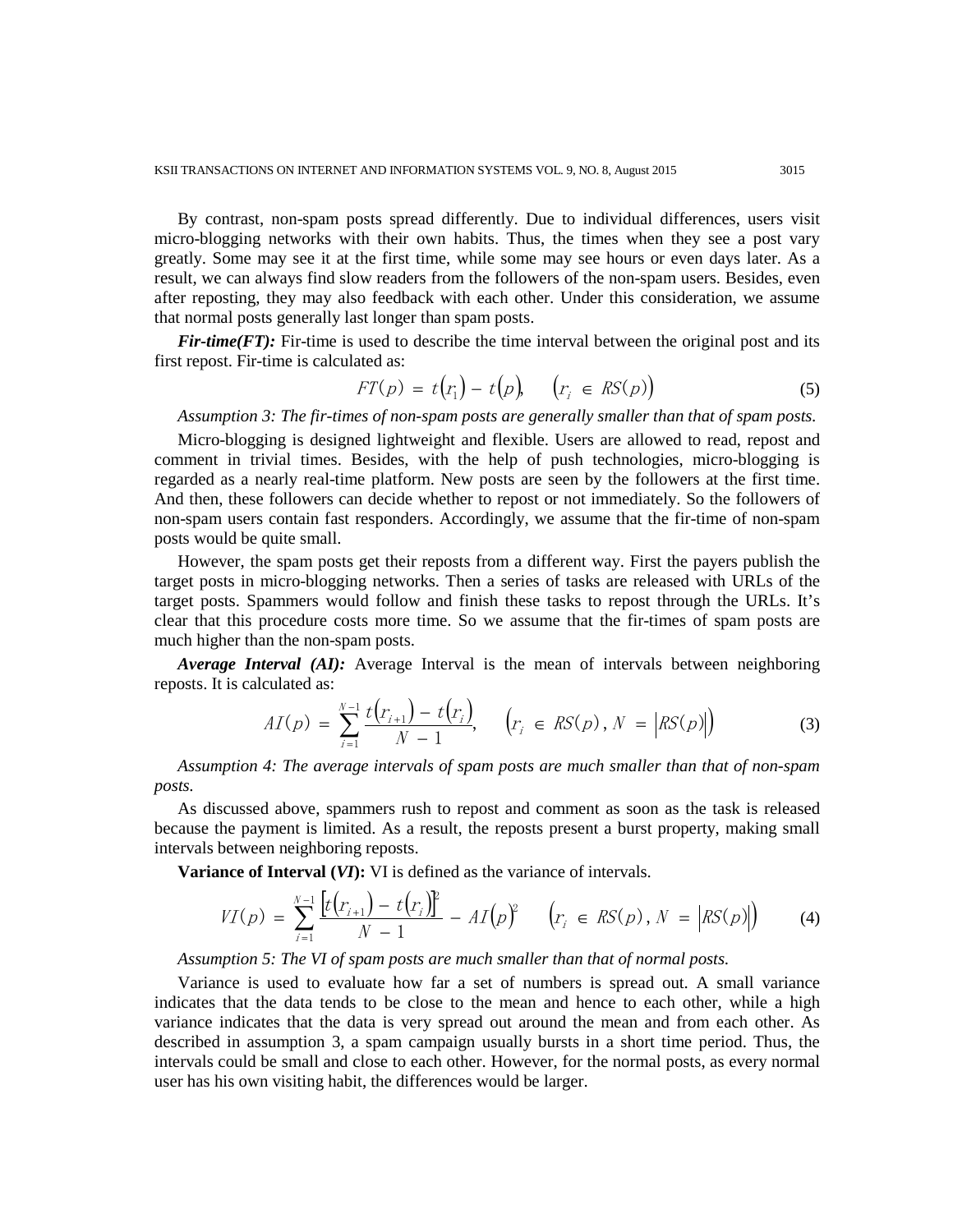Under the definitions of these features, for a given post  $p$ , its interaction-based feature is represented as  $\vec{I} = \langle ADu(p), FT(p), AI(p), VI(p) \rangle$ . It's noting that although there're four features, every feature has two values. One is from the repost set, and the other is from the comment set.

# **5. Analysis with Diffusion Model**

# **5.1. Data Collection**

Our experiment data is crawled from Weibo, the leading micro-blogging network of China. With a population of 5 billion registered users, Weibo has attracted a significant many of attentions and provides an open platform for spammers.

Our dataset should contain both spam posts and non-spam posts. However, no such a collection is publicly available to indicate whether a post is spam or not. So what we should do first is to collect some pre-distinguished spam and non-spam posts.

#### (1) Spam Collection

There're many kinds of spams, such as advertisement spam, opinion spam, malware spam et al. Although different in types and contents, they're organized and propagated in the same way. So we only need to analyze one type. In all of them, advertisement spam is much more pervasive and easier to distinguish manually. Many companies have realized the importance of microblogging networks in advertising. They hire a number of spammers to promote their products. So we use the spam of advertisement as prototype to study the features.

First we manually collect some advertisement spam posts. New published ones are ignored because they may still be reposted and commented after the crawling, which may affect the propagation features. We only choose the posts published at least three months before. As Weibo is a nearly real-time platform, the update cycles of messages are very small. We assume that after three months, the post seldom gain any reposts or comments.

When we crawl a post, the poster's following set is also collected. There's a problem that between the intervals of getting the first and last repost/comment, the poster's following set may change with time. Actually the effects of this change are so limited that we can just ignore it. The reasons lie in two folds. First, the probability of sudden change of following sets is small. Even if a poster experiences such a sudden change, the others' posts would reflect the real properties. Second, small changes of following sets would not affect the whole features as the number of reposts/comments is too much higher, which is always larger than 1000.

Once the spam posts are gathered, keywords are extracted from the texts. Taking advantage of the search engine provided by Weibo, we could search with these keywords to get correlative posts. This work lasts two weeks, from 1 to 15, March 2014.

Intuitively, most OSNs users just prefer to ignore when they see advertisements. Few involves in reposting or commenting. As a result, most advertisement posts are reposted for few times. This assumption is validated by our experiment result. In the search results, nearly 85% of the posts are reposted less than 50 times. In fact, about 80% of the posts are reposted less than 10 times. About 10% of the posts are highly reposted or commented. They're either too attractive to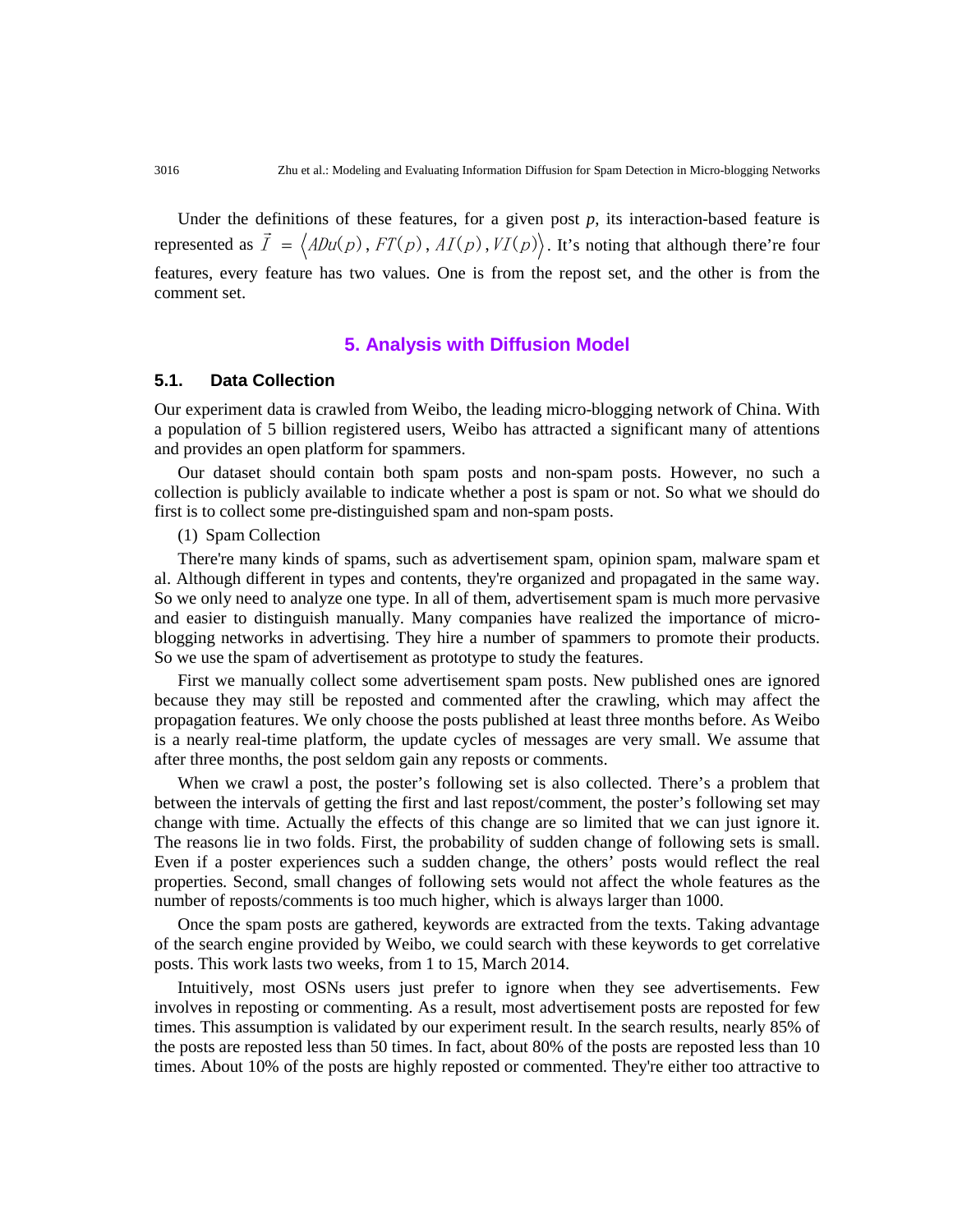refuse or, more likely, spams.

We conduct a filter on repost count to get rid of posts with repost rates less than 100. After this procedure, we get 1524 spam-like posts.

Another factor we use to identify spams is the number of followers. Generally, if a user has few followers, then his post is less probably to be seen and reposted by a great many of others. If it happens, it's more likely to be spam. Of course, we don't deny that there're some coincidences that a post from a poorly followed user gets many reposts and comments, we just argue that the probability is tiny.

We calculate the numbers of followers of all the original posters and compare with the count of reposts. Those with few followers but high repost counts are included. And finally, we get a dataset with 1372 spammed posts. Each of them is averagely reposted for 2453 times and commented for 1320 times.

(2) Non-spam Collection

Weibo provides mechanisms for real-name verification, and those who have been verified are marked with symbol "V". We assume that a verified user is less likely to be spammer because he's supervised through his real-name.

Weibo provides a public page named "the celebrity Tang", in which famous and influential people are verified and added. They are categorized according to their career experiences, such as IT, education, sports, and media and so on. We choose those categorized in IT and education as the posters of our non-spam collection because we assume that they're less likely to spam or pay for spam. Then we conduct a random sample from their posts. We finally gathered 2946 non-spam posts, each of which is averagely reposted for 1973 times and commented for 1664 times.



**Fig. 3.** Distribution of the count of reposts and comments

Finally, we get a dataset with 1372 spam posts and 2946 non-spam posts. The distributions of the count of reposts and comment are shown in **Fig. 3**. We divide our dataset into a training set and a test set randomly. Each set contains the equal number of spam and non-spam posts.

#### **5.2. Analysis of Relation-based Phase**

First we would like to analyze the distributions of *cor* and *coc* for both spam and non-spam posts.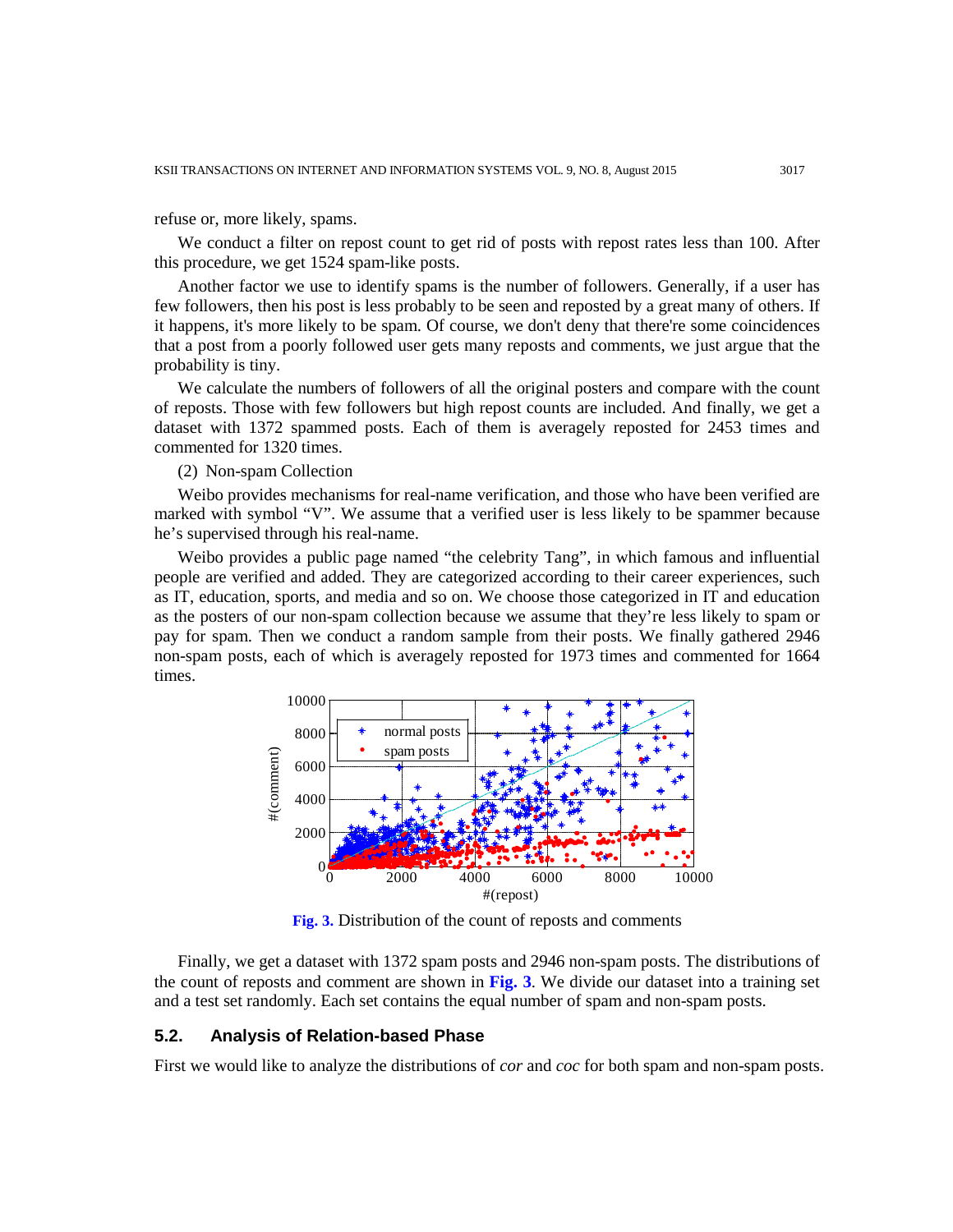1 1  $0.8$ 0.8  $CP$  of  $cor$ CDF of *cor* CDF of *coc* 0.6  $CDF of co$ 0.6 0.4 0.4 normal reposts normal comments 0.2 0.2 spam reposts spam comments 0  $\mathbf{0}$ 0 0.2 0.4 0.6 0.8 1 0 0.2 0.4 0.6 0.8 1 (a) *cor* (b) *coc*

In assumption 1 we assume that the *cor* and *coc* of non-spam posts are much higher. The

**Fig. 4.** distributions of *cor* (a) and *coc* (b)

The value of *cor* measures the proportion of reposters who are also followers of the poster. While the value of *coc* measures the proportion of commenters who are also followers of the poster. From the figure we can see that most of the spam posts (more than 80%) get 20% of their reposts and only 10% of their comments from followers. The rest are all from strangers. By contrast, the normal posts get significantly more reposts and comments from followers. About more than 60% of them get more than half of the reposts and comments from followers.

# **5.3. Analysis of Interaction-based Phase**

distributions of **Fig. 4** validate our assumption.

The interaction-based phase consists of four features, average duration (*ADu*), fir-time (*FT*), average interval (*AI*), and variance of intervals (*VI*). The distributions of these features are shown in **Fig. 5-8**.

**Fig. 5** depicts the CDF distribution of average duration. It shows that more than 80% of the spam reposts persist for a shorter time than 20 minutes, comparing with 10% of the normal reposts. Besides, more than 80% of the spam comments last less than 30 minutes, comparing with less than 5% of the normal comments.

As explained in the previous sections, the differences result from the different behaviors of normal and spam users. Normal users visit micro-blogging with their own habits, while the spammers need to rush for limited payments. As a result, the spam posts present a burst property and last less time.



**Fig. 5.** CDF of average duration under reposts (a) and comments (b)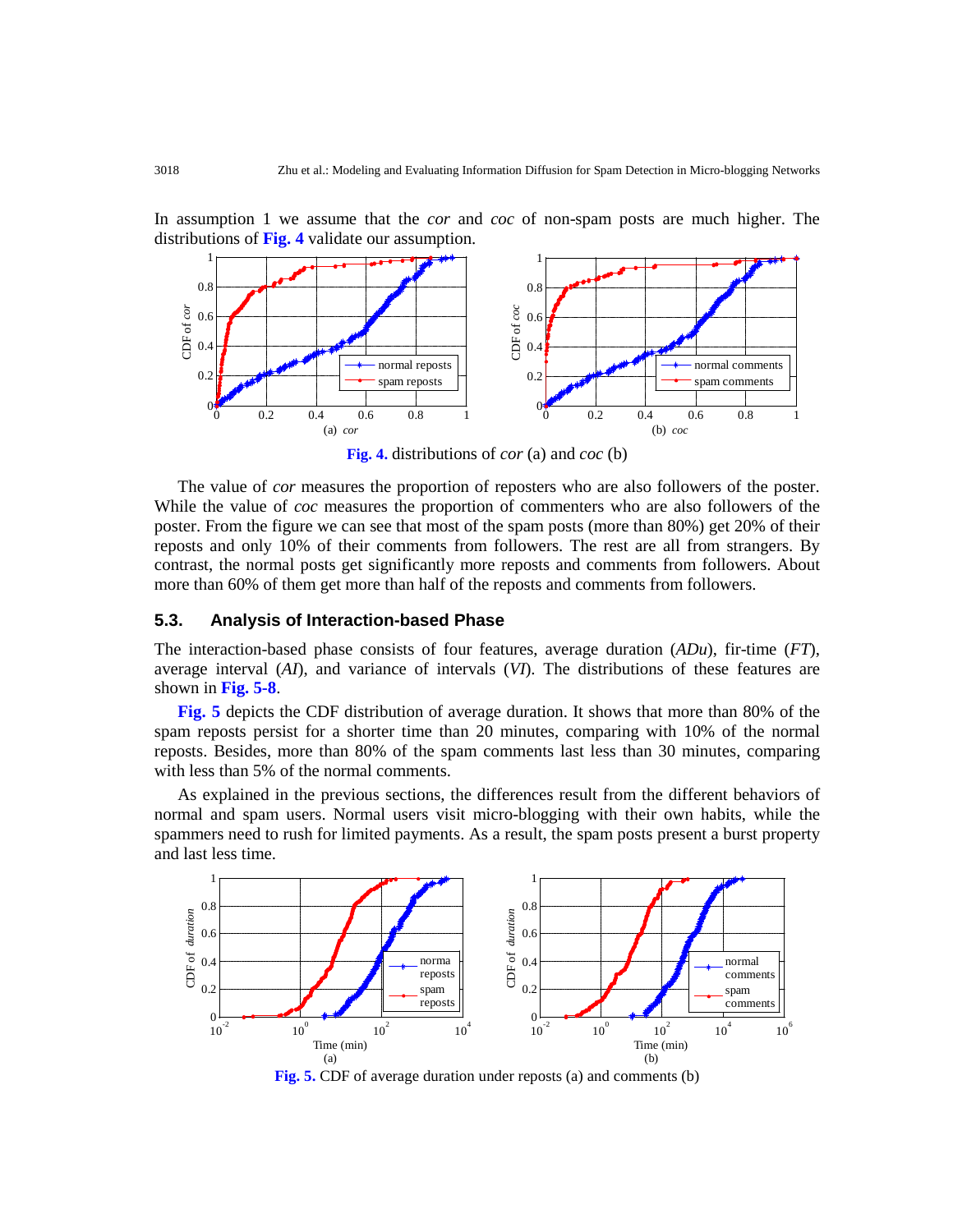

**Fig. 6.** CDF of fir-time under reposts (a) and comments (b)

**Fig. 6** illustrates the difference between spam and non-spam posts in the distributions of firtime. We can see the differences are obvious. Nearly half of the non-spam posts get their first repost and comment within one minute. By contrast, within the same time, only less than 2% of the spam posts get their first reposts and 6% get their first comments. In ten minutes, about 95% of the normal posts can get their first reposts and comments, comparing with less than 20% of the spam posts.

This consequence can be explained from the procedures of reposting/commenting. Due to the push technologies used in micro-blogging networks, users are able to interact in a real-time way. So normal posts can get their first reposts/comments in short times. Spammers actually don't visit the target post through the pushed notifications. Instead, they get the URLs from the payers, and repost/comment under the payer's direction, which may cost more time.



**Fig. 7.** CDF of Average Interval under repost (a) and comment (b)

The CDFs of average interval are shown in **Fig. 7**. We can also figure out great differences. Nearly half of the spam reposts are published with average intervals of less than 10 minutes, comparing with less than 5% of normal reposts. The comments represent similar distributions with the reposts. Besides, about 25% of the spam reposts and 35% of the spam comments are published with an average interval of 1 minute. The non-spam posts can hardly get that frequency.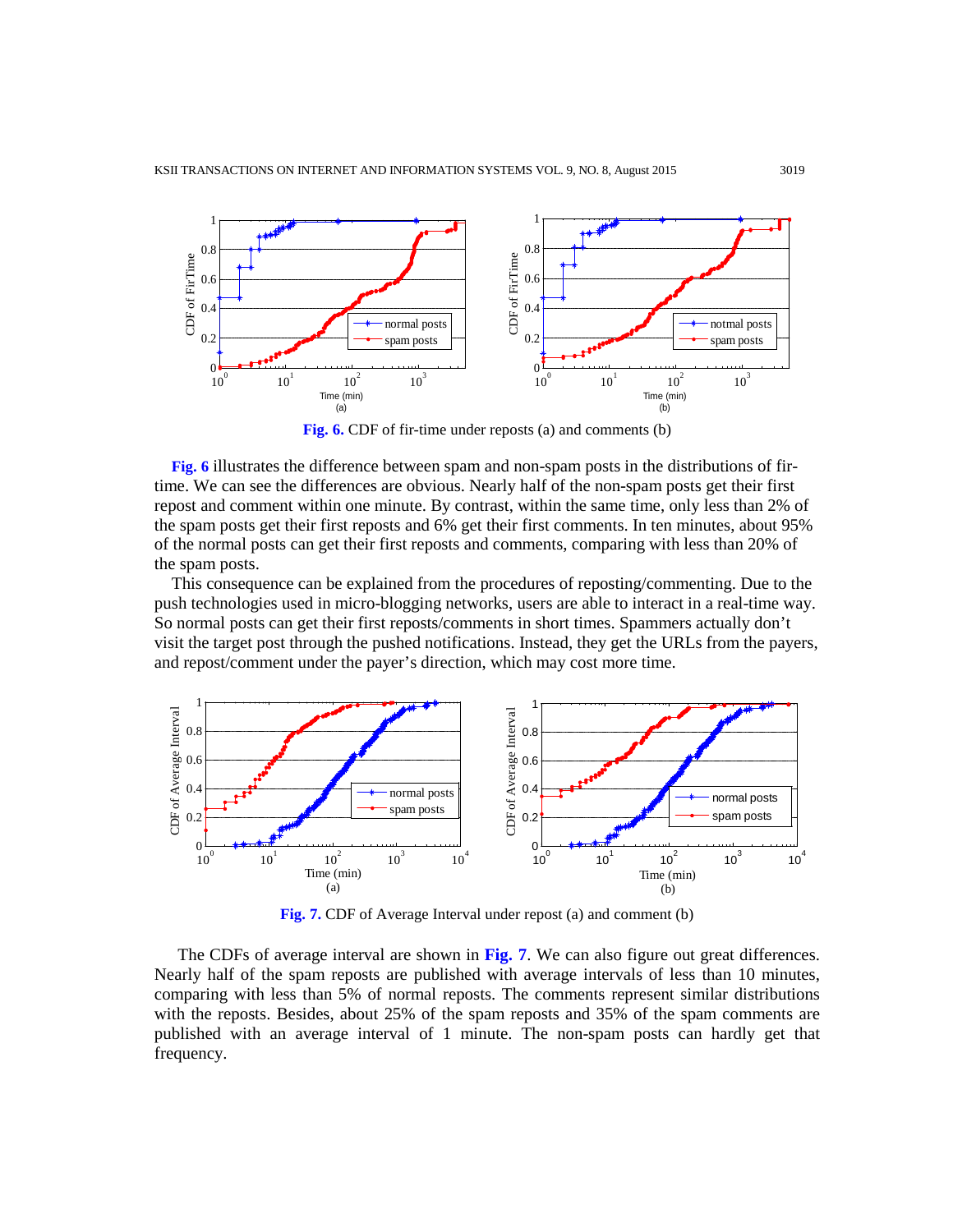

**Fig. 8.** CDF of variance under repost (a) and comment (b)

The distributions of variance are shown in **Fig. 8**. From the figures we can see that the variances of spam intervals are much smaller than the normal ones. It indicates that comparing with the non-spam reposts and comments, the spam ones are more close to each other.

# **6. Span Detection with RBF Methods**

We model spam detection as a binary classification problem where our goal is to classify each post as spam or non-spam with the features investigated in our model. We use an artificial neural networks (ANNs) classifier toward this goal. Specifically, we run a radial basis function neural network (RBF-NN).

ANNs were proposed to mimic the way biologic neural networks work. With the capability to learn complex relationships between inputs and outputs, ANNs have been widely used in many applications, including function approximation, time series prediction, classification, and system control.

RBF-NN is a feed-forward artificial neural network. It typically has three layers: an input layer, a hidden layer and an output layer. The simpler network structure and well-developed theoretical analysis of RBF-NN introduces a number of significant advantages over multilayered networks [35].

In an RBF-NN, the input is modeled as a vector of real numbers  $X \in \mathbb{R}^n$ . Radial basis functions are used as activation functions in the hidden layer. Then the linear output is given by

$$
F(x) = \sum_{i=1}^{N} \omega_i \varphi \big( \big\| X - X_c \big\| \big) \tag{7}
$$

Where N is the number of neurons in the hidden layer,  $X_c$  is the center vector, and  $\omega_i$  is the weight of neuron i. Let's use  $\sigma$  as the width, and then the radial basis function is commonly taken to be Gaussian and represented as

$$
\varphi(|x - x_c|) = \exp\left[-\frac{\left\|x - x_c\right\|^2}{2\sigma^2}\right]
$$
\n(8)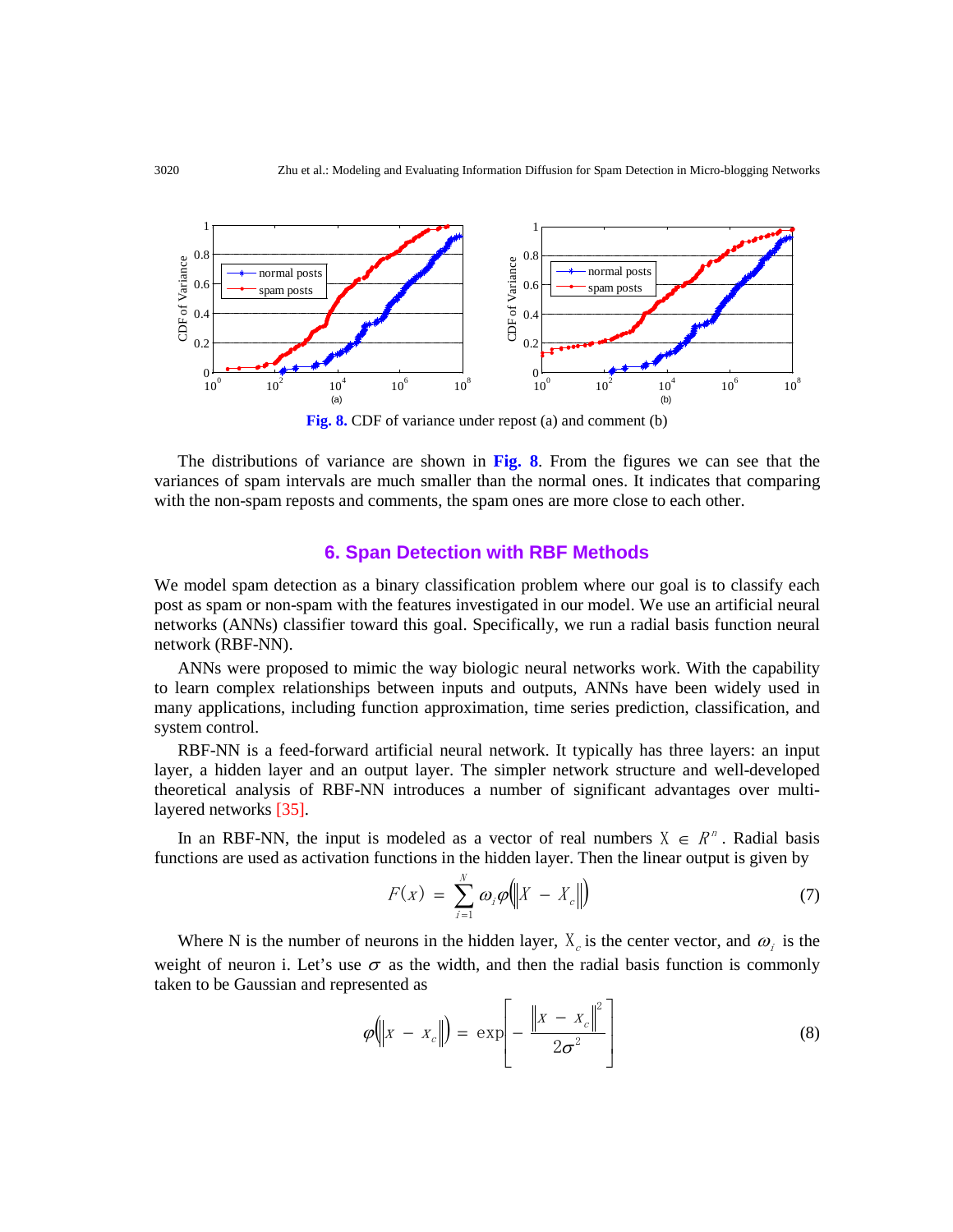Different with general neural network methods, the training of RBF-NN is typically done in two different phases. First the width and centers should be evaluated and then the weights are fixed.

We use a K-means clustering algorithm to estimate the width and centers. The choice of K significantly influences the quality of training process. Many initializations of K are compared to meet the best performance.

Once K centers have been estimated, the width is calculated as

$$
\sigma = \frac{d}{\sqrt{2K}}\tag{8}
$$

where *d* is the Euclidean distance between the center and the nearest center.

The second phase is to fix the weight between the hidden nodes and the output nodes to minimize the errors. The weight is calculated as

$$
\omega_{ij}(t+1) = \alpha * w_{ij}(t) + \Delta w_{ij}(t)
$$
  

$$
\Delta w_{ij}(t) = \eta (Y_j - Y_j') \exp \left[-\frac{\left\|x - x_c\right\|^2}{2\sigma^2}\right] + \alpha \Delta w_{ij}(t-1)
$$
 (9)

where  $\alpha$  is the impulse, and  $\eta$  is the learning parameter.

# **7. Detection Results**

With the help of WEKA [36], an open project for machine learning and data mining, we trained an RBF classifier to detect the spam posts. The training set is used to study the diffusion patterns, and the test set is used to validate the effectiveness of our approach.

A sample of the test set is shown in **Table 3**. The column "post ID" is used to distinguish each post with a unique string, while "Tag" is used to label whether a post is normal (0) or spam (1). From the table we can find great differences between spam posts and normal ones, especially in the columns of "CoC", "CoR", "FT", and "ADU".

|         | Т              | <b>Comments</b> |          |     |              |            | <b>Reposts</b> |          |      |             |            |
|---------|----------------|-----------------|----------|-----|--------------|------------|----------------|----------|------|-------------|------------|
| Post ID | a<br>g         | CoC             | FT       | AI  | VI           | <b>ADU</b> | CoR            | FT       | AI   | VI          | <b>ADU</b> |
| 00kQpW  | $\overline{0}$ | 0.72            | 3        | 163 | $8.2E + 0.5$ | 1133       | 0.62           | $\theta$ | 321  | $4.4E + 07$ | 305        |
| 0bpnrD  | $\overline{0}$ | 0.84            | 2        | 154 | $1.3E + 06$  | 854        | 0.87           | $\Omega$ | 76   | $1.1E + 06$ | 69         |
| 0YmozL  | $\overline{0}$ | 0.83            | 2        | 174 | $1.1E + 06$  | 578        | 0.71           |          | 150  | $1.1E + 07$ | 146        |
| 11ubGC  | $\theta$       | 0.64            | $\Omega$ | 11  | $4.2E + 03$  | 10         | 0.53           |          | 470  | $6.3E + 07$ | 425        |
| 17ABVJ  | $\overline{0}$ | 0.87            | $\Omega$ | 107 | $2.5E + 06$  | 2079       | 0.72           |          | 194  | $4.8E + 06$ | 189        |
| 1A7JNS  | $\overline{0}$ | 0.27            |          | 300 | $1.3E + 06$  | 1896       | 0.10           | $\Omega$ | 165  | $1.2E + 07$ | 160        |
| 1WyArB  | $\overline{0}$ | 0.32            | 62       | 217 | $4.5E + 06$  | 337        | 0.17           | 0        | 298  | $7.6E + 07$ | 284        |
| 1xmYIG  | $\overline{0}$ | 0.53            |          | 287 | $3.4E + 07$  | 2085       | 0.55           |          | 1125 | $2.9E+07$   | 1082       |

**Table 3.** A sample of the test set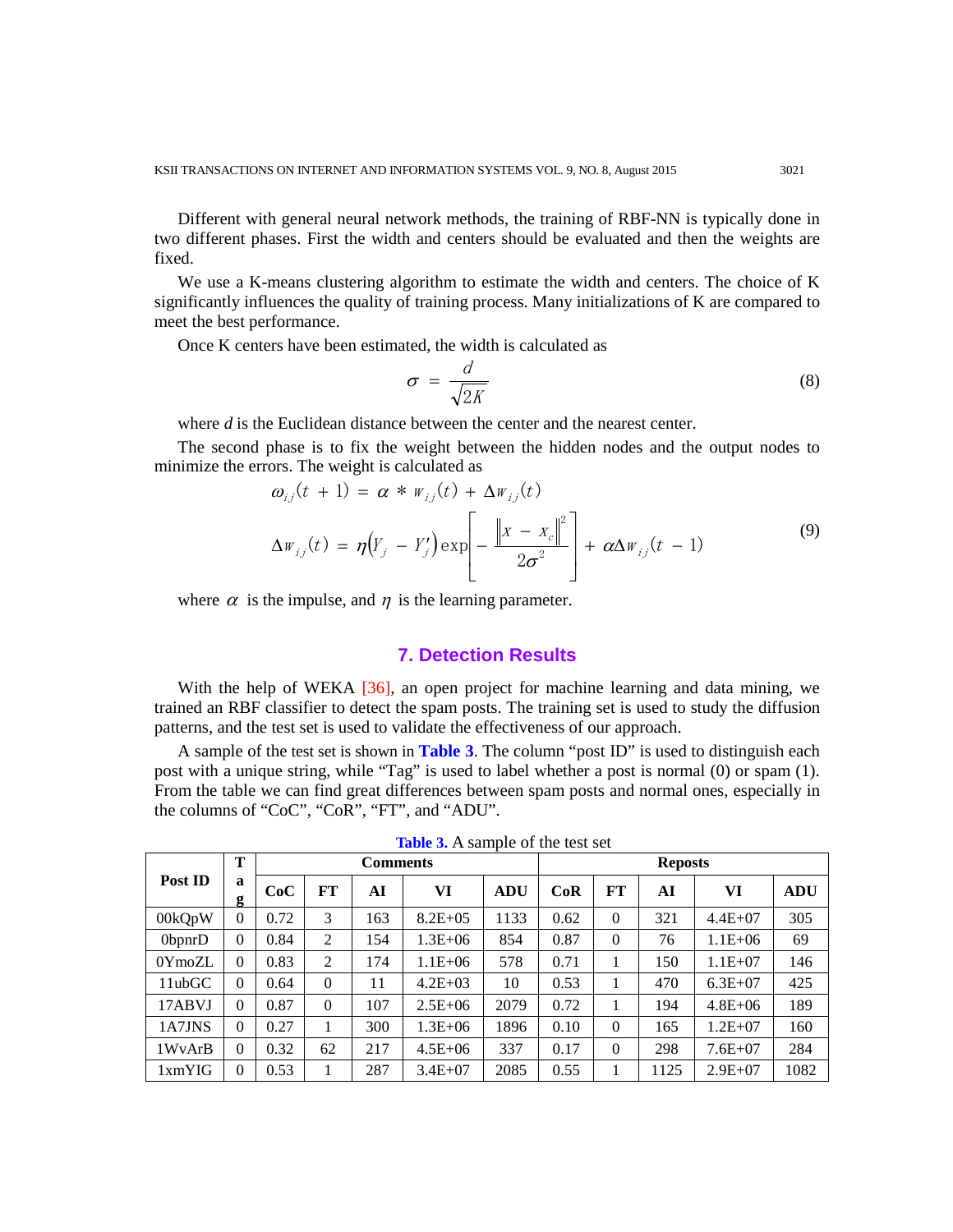| 1Xu1CU              | $\theta$ | 0.74     |     | 42  | $5.4E + 04$  | 122  | 0.69     | $\Omega$ | 75  | $2.5E + 06$  | 72  |
|---------------------|----------|----------|-----|-----|--------------|------|----------|----------|-----|--------------|-----|
| u62GfZ              | $\Omega$ | 0.81     | 2   | 173 | $4.0E + 06$  | 1465 | 0.67     |          | 307 | $7.6E + 06$  | 293 |
| ThE <sub>i</sub> 28 | 1        | 0.21     | 355 | 12  | $1.3E + 0.5$ | 14   | 0.32     | 355      | 28  | $1.2E + 06$  | 28  |
| 6zq1rR              | 1        | 0.04     | 7   | 53  | $1.4E + 06$  | 48   | 0.01     | 16       |     | $3.9E + 03$  | 2   |
| EjhDGu              | 1        | $\Omega$ | 10  | 7   | $3.1E + 04$  | 8    | $\Omega$ | 14       |     | $1.4E + 03$  |     |
| <b>IRDswf</b>       | -1       | $\Omega$ | 814 | 512 | $1.0E + 0.8$ | 511  | $\Omega$ | 814      | 23  | $7.1E + 03$  | 23  |
| pJf8ZV              | 1        | 0.02     | 129 | 193 | $4.0E + 07$  | 191  | 0.02     | 129      | 41  | $3.1E + 06$  | 40  |
| Nb4Vdt              |          | $\theta$ | 14  | 29  | $1.0E + 0.5$ | 29   | $\Omega$ | 14       | 18  | $4.8E + 03$  | 18  |
| GaplNv              | 1        | 0.03     | 34  | 26  | $9.1E + 04$  | 26   | 0.02     | 39       | 17  | $4.3E + 03$  | 17  |
| <b>HLFIci</b>       | 1        | 0.56     | 30  | 52  | $4.7E + 0.5$ | 53   | 0.44     | 31       | 130 | $2.9E+07$    | 127 |
| AQ1JkS              | 1        | 0.12     | 102 | 27  | $4.7E + 0.5$ | 27   | 0.21     | 102      | 17  | $2.0E + 0.5$ | 17  |
| <b>IZBXjL</b>       | 1        | $\theta$ | 81  | 169 | $3.5E + 07$  | 167  | $\Omega$ | 81       | 45  | $2.6E + 06$  | 44  |

The performance of our classifier is judged with well-known metrics, precision, recall and Fmeasure, which are defined as follows.

$$
precision = \frac{True \ Positives}{True \ Positives + False \ Positives}
$$
\n
$$
recall = \frac{True \ Positives}{True \ Positives + False \ Negatives}
$$
\n
$$
F - score = 2 * \frac{precision * recall}{precision + recall}
$$

Except RBF methods, there're also some other well-known classification algorithms, such as Bayes, SVM and Logistic. We also conduct these three algorithms as baselines for comparison.

# **7.1. Performance of Relation-Base Phase**

There're two features defined in the relation-base phase, *cor* and *coc*. The importance distributions are outlined in **Fig. 9**. It shows that the two features play comparable roles.



The performance is given in **Table 4**. It shows that the RBF method performs the best in the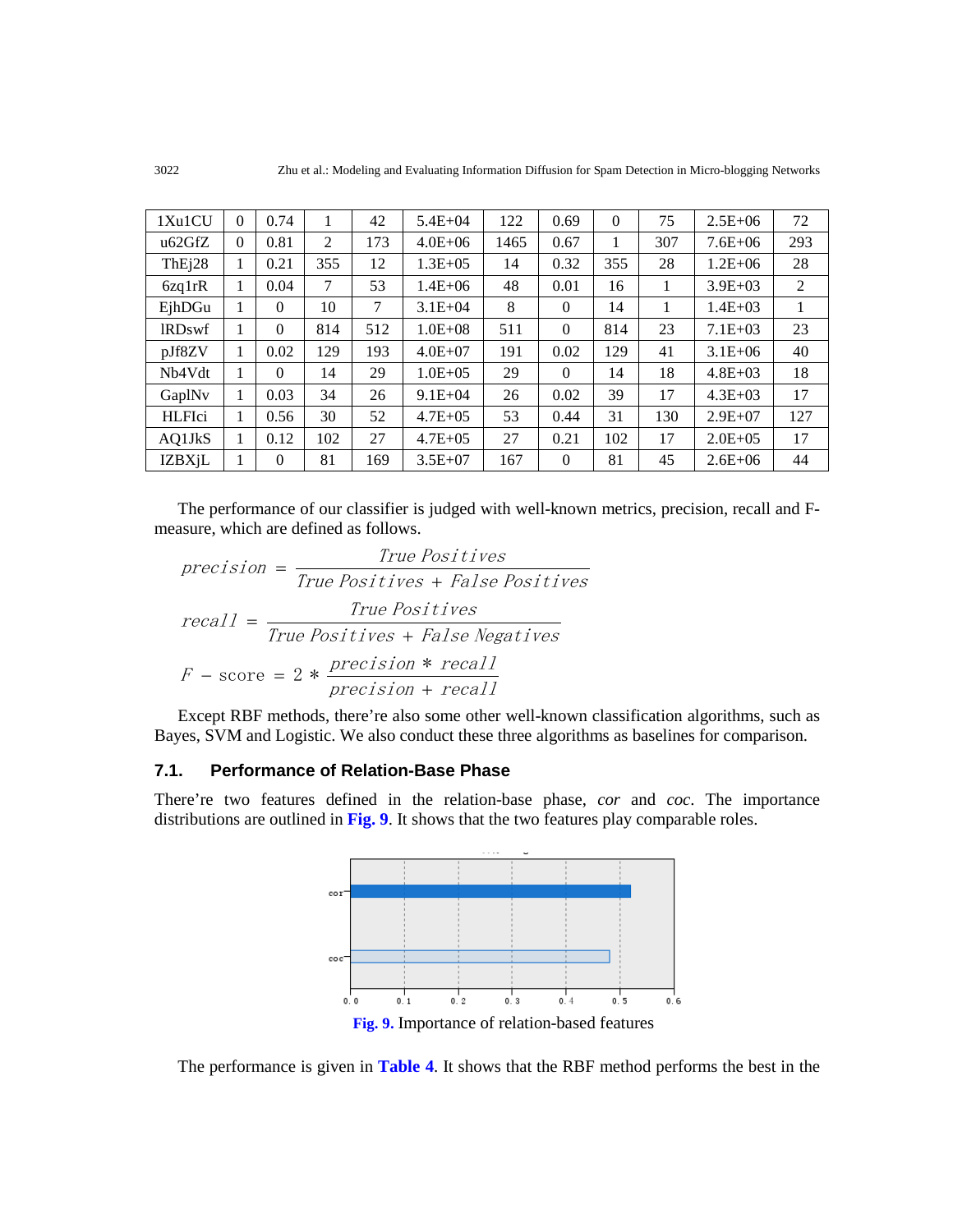detection of non-spam posts, while the Bayes method performs the best in the detection of spam posts. By comparing the F-scores of the two methods, we can find that the RBF method provides higher F-score in non-spam detection and comparable F-score in spam detection, which indicates that it relatively provides better performance.

Although there're only two features used, the detection results of relation-based phase are still inspiring. Most of the metrics are higher than 80%.

|              |                  | Non-spam posts |                | Spam posts       |               |                |  |  |  |
|--------------|------------------|----------------|----------------|------------------|---------------|----------------|--|--|--|
|              | <b>Precision</b> | Recall         | <b>F-score</b> | <b>Precision</b> | <b>Recall</b> | <b>F-score</b> |  |  |  |
| <b>RBF</b>   | 86.51%           | 76.22%         | 81.04%         | 79.89%           | 88.82%        | 84.12%         |  |  |  |
| <b>Bayes</b> | 76.35%           | 79.02%         | 77.66%         | 82.04%           | 90.13%        | 85.90%         |  |  |  |
| <b>SVM</b>   | 81.29%           | 79.02%         | 80.14%         | 80.77%           | 82.89%        | 81.82%         |  |  |  |
| Logistic     | 85.37%           | 73.43%         | 78.95%         | 77.91%           | 88.16%        | 82.72%         |  |  |  |

**Table 4.** results of relation-based phase

# **7.2. Performance of Interaction-Base Phase**

In the interaction-based phase we defined four features. Each of them is calculated as the repost feature and the comment feature. **Fig. 10** depicts the importance of each feature. It shows that the features don't deviate too much in importance of detection. The most important features are the *ADu* and *AI*, both from the reposts. From the distributions we can conclude that the repost features are more powerful than the comment features in spam detection.



**Fig. 10.** Importance of interaction-based features

The detection results of interaction-based phase appear in **Table 5**. We notice that the RBF method has distinct advantages than the others. The F-scores of both non-spam posts detection and spam posts detection are as high as 95.77% and 96.39%.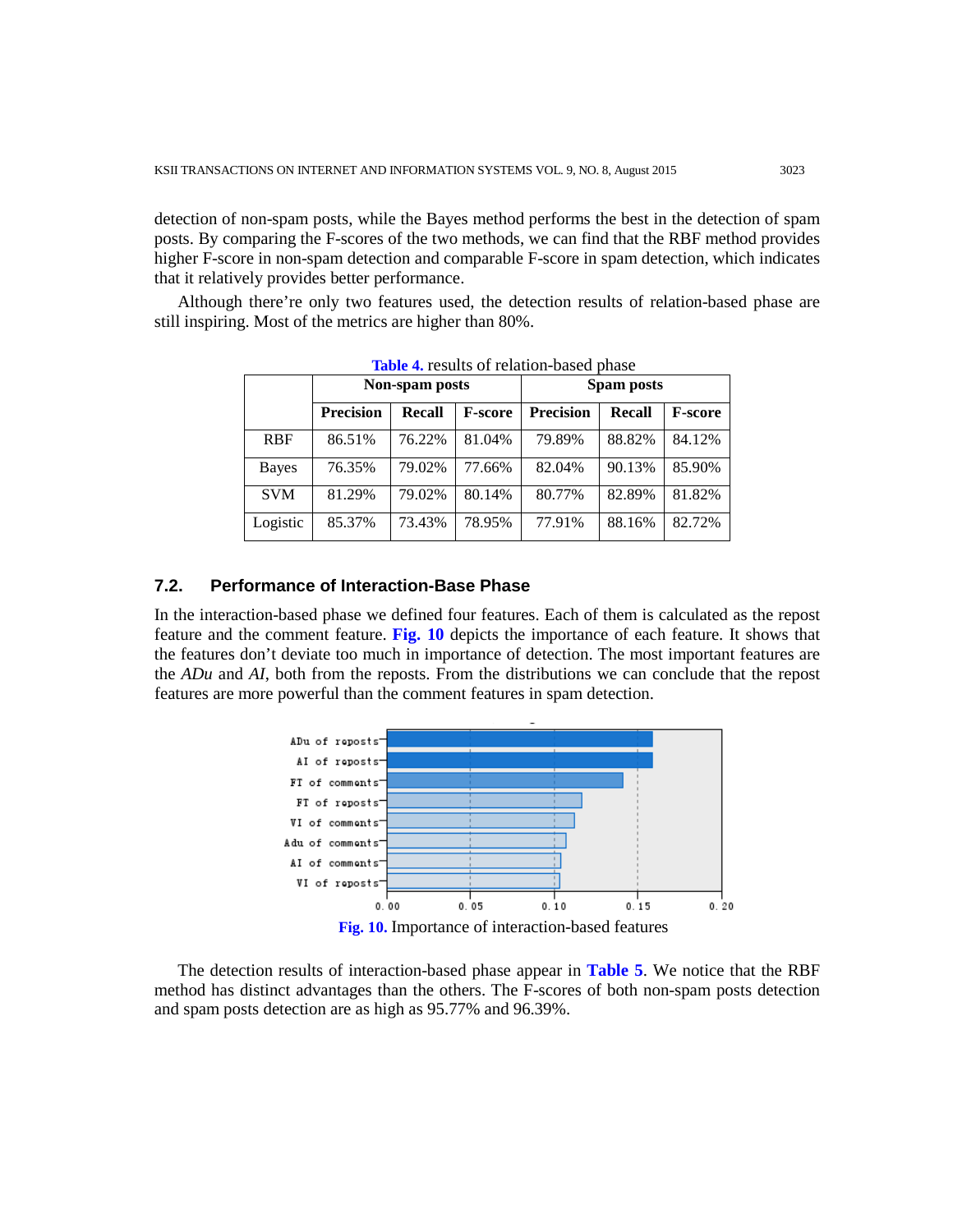|              |                  | Non-spam posts |                | Spam posts       |               |                |  |  |  |
|--------------|------------------|----------------|----------------|------------------|---------------|----------------|--|--|--|
|              | <b>Precision</b> | <b>Recall</b>  | <b>F-score</b> | <b>Precision</b> | <b>Recall</b> | <b>F-score</b> |  |  |  |
| <b>RBF</b>   | 96.45%           | 95.10%         | 95.77%         | 95.81%           | 96.97%        | 96.39%         |  |  |  |
| <b>Bayes</b> | 100.0%           | 9.09%          | 16.67%         | 55.93%           | 100.0%        | 71.74%         |  |  |  |
| <b>SVM</b>   | 92.78%           | 62.94%         | 75.0%          | 74.88%           | 95.76%        | 84.04%         |  |  |  |
| Logistic     | 89.74%           | 73.43%         | 80.77%         | 80.10%           | 92.73%        | 85.96%         |  |  |  |

**Table 5.** Results of relation-based phase

From the experiment we can see that our detection method can provide inspiring results. It also proves the effectiveness of our propagation model. It's worth to say that we launch the relation-based and the interaction-based detection methods separately. Combining them together may provide higher precisions and recalls, but we're actually not sure whether the relation-based method is as robust as the interaction-based method or not. Theoretically the spammers can first follow the original posters and then unfollow them after the spam campaigns, in this way the relation-based method is conquered. However, so far we haven't seen such situations. So we use the relation-based method as a supplement to the interaction based method.

#### **Table 6.** Performance comparison

|                   | <b>Precision</b> | recall | F-score |
|-------------------|------------------|--------|---------|
| Our method        | 0.958            | 0.970  | 0.964   |
| Han's method [28] | 0.90             | 0.72   | 0.80    |

Due to the differences in spam type and detection environment, it's difficult to compare the performance of different detection methods. Even the same detection tool may perform variously in different networks. Han's work [28] is also conducted with dataset of Weibo. So we choose it as a baseline to examine the performance of our model, which is shown in **Table 6**. From the table we can see that our method outperform Han's work in every field of precision, recall and F-score.

# **8. Conclusion**

With the rapid progress of OSNs, spam has become one of the top threats. Although many detection tools have been introduced, they're either designed for some specific types of spam, or are easy to be avoided. Few can satisfy the demands of accuracy, robustness and comprehensiveness.

In this paper, we propose a model to evaluate information diffusion in micro-blogging networks. Relation-based and interaction-based features are analyzed and trained with an RBFbased approach. Under these features, we could conduct spam detection with high accuracy.

Our model is built on the basis of information diffusion. The diffusion patterns won't be affected by any single user's behaviors. So our model is robust in dealing with users' behavior changes. Besides, despite the differences in contents and types, spams are organized and propagated in the same way. Thus, our method is more comprehensive and can theoretically be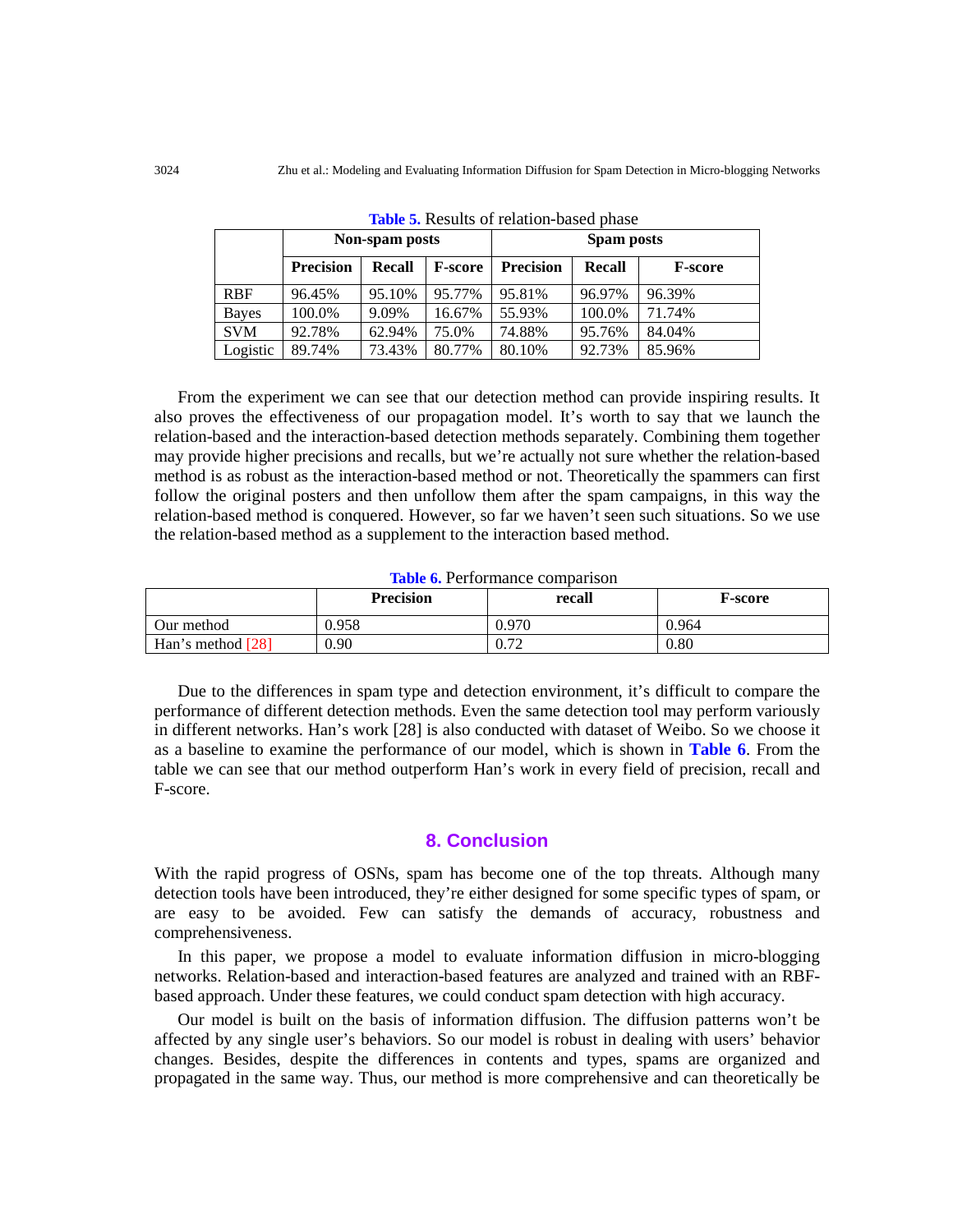used to deal with all kinds of spams.

There're still a few remaining issues. A combination of the relation-based and the interaction-based features would be useful in improve the quality of the detection results. In this paper, we don't consider the text-based features; they're worth to be analyzed in the future works.

# **References**

- [1] W. Peng and M. Uehara, "Multiple Filters of Spam Using Sobel Operators and OCR," in *Complex, Intelligent and Software Intensive Systems (CISIS),* in *Proc. of 2012 Sixth International Conference on*, 2012, pp. 164-169. [Article \(CrossRef Link\).](http://doi.ieeecomputersociety.org/10.1109/CISIS.2012.104)
- [2] R. Bhattacharjee and A. Goel, "Avoiding ballot stuffing in eBay-like reputation systems," in *Proc. of the 2005 ACM SIGCOMM workshop on Economics of peer-to-peer systems*, Philadelphia, Pennsylvania, USA, 2005. [Article \(CrossRef Link\).](http://dx.doi.org/10.1145/1080192.1080203)
- [3] H. Tran*, et al.*, "Spam detection in online classified advertisements," in *Proc. of the 2011 Joint WICOW/AIRWeb Workshop on Web Quality*, Hyderabad, India, 2011. **[Article \(CrossRef Link\).](http://dx.doi.org/10.1145/1964114.1964122)**
- [4] D. Liu and X. Chen, "Rumor Propagation in Online Social Networks Like Twitter—A Simulation Study," in *Proc. of presented at the 2011 Third International Conference on Multimedia Information Networking and Security*, 2011. [Article \(CrossRef Link\).](http://dx.doi.org/10.1109/mines.2011.109)
- [5] C. Wisniewski. Twitter hack demonstrates the power of weak passwords.<http://www.sophos.com/> blogs/chetw/g/2010/03/07/twitter-hack-demonstrates-power-weak-passwords/, March 2010. [Article \(CrossRef Link\).](http://www.sophos.com/%20blogs/chetw/g/2010/03/07/twitter-%20hack-demonstrates-power-weak-passwords)
- [6] K. Levchenko*, et al.*, "Click Trajectories: End-to-End Analysis of the Spam Value Chain," in *Proc. of Security and Privacy (SP), 2011 IEEE Symposium on*, 2011, pp. 431-446. [Article \(CrossRef Link\).](http://dx.doi.org/10.1109/sp.2011.24)
- [7] *Weibo*. Available: [http://www.weibo.com. Article \(CrossRef Link\).](http://www.weibo.com/)
- [8] R. B. Cialdini and N. J. Goldstein, "Social influence: Compliance and conformity," *Annu. Rev. Psychol,*  vol. 55, pp. 591-621, 2004. [Article \(CrossRef Link\).](http://www.annualreviews.org/doi/abs/10.1146/annurev.psych.55.090902.142015)
- [9] K. Thomas*, et al.*, "Design and evaluation of a real-time URL spam filtering service," in *Proc. of 2011 IEEE Symposium on Security and Privacy, SP 2011, May 22, 2011 - May 25, 2011*, Berkeley, CA, United states, 2011, pp. 447-462. [Article \(CrossRef Link\).](http://ieeexplore.ieee.org/xpl/login.jsp?tp=&arnumber=5958045&url=http%3A%2F%2Fieeexplore.ieee.org%2Fxpls%2Fabs_all.jsp%3Farnumber%3D5958045)
- [10] L. Ze and S. Haiying, "SOAP: A Social network Aided Personalized and effective spam filter to clean your e-mail box," in *Proc. of 2011 IEEE INFOCOM*, 2011, pp. 1835-1843. [Article \(CrossRef Link\).](http://ieeexplore.ieee.org/xpl/login.jsp?tp=&arnumber=5934984&url=http%3A%2F%2Fieeexplore.ieee.org%2Fxpls%2Fabs_all.jsp%3Farnumber%3D5934984)
- [11] S. Khanna*, et al.*, "Inbound & Outbound Email Traffic Analysis and Its SPAM Impact," in *Proc. of 2012 Fourth International Conference on Computational Intelligence, Communication Systems and Networks (CICSyN)*, 2012, pp. 181-186. [Article \(CrossRef Link\).](http://dx.doi.org/10.1109/CICSyN.2012.42)
- [12] L. Xiao Mang and K. Ung Mo, "A hierarchical framework for content-based image spam filtering," in *Proc. of Information Science and Digital Content Technology (ICIDT), 2012 8th International Conference on*, 2012, pp. 149-155. [Article \(CrossRef Link\).](http://ieeexplore.ieee.org/xpl/login.jsp?tp=&arnumber=6269246&url=http%3A%2F%2Fieeexplore.ieee.org%2Fxpls%2Fabs_all.jsp%3Farnumber%3D6269246)
- [13] K. Thomas*, et al.*, "Suspended accounts in retrospect: an analysis of twitter spam," in *Proc. of the the 2011 ACM SIGCOMM conference on Internet measurement conference*, Berlin, Germany, 2011. [Article \(CrossRef Link\).](http://dx.doi.org/10.1145/2068816.2068840)
- [14] C. Grier*, et al.*, "@spam: the underground on 140 characters or less," in *Proc. of the 17th ACM conference on Computer and communications security*, Chicago, Illinois, USA, 2010. [Article](http://dx.doi.org/10.1145/1866307.1866311)  [\(CrossRef Link\).](http://dx.doi.org/10.1145/1866307.1866311)
- [15] H. Gao*, et al.*, "Detecting and characterizing social spam campaigns," in *Proc. of the 10th ACM SIGCOMM conference on Internet measurement*, Melbourne, Australia, 2010. [Article \(CrossRef Link\).](http://dl.acm.org/citation.cfm?doid=1879141.1879147)
- [16] D. Irani*, et al.*, "Study of Static Classification of Social Spam Profiles in MySpace," in *Proc. of presented at the 4th Int'l AAAI Conference on Weblogs and Social Media*, 2010.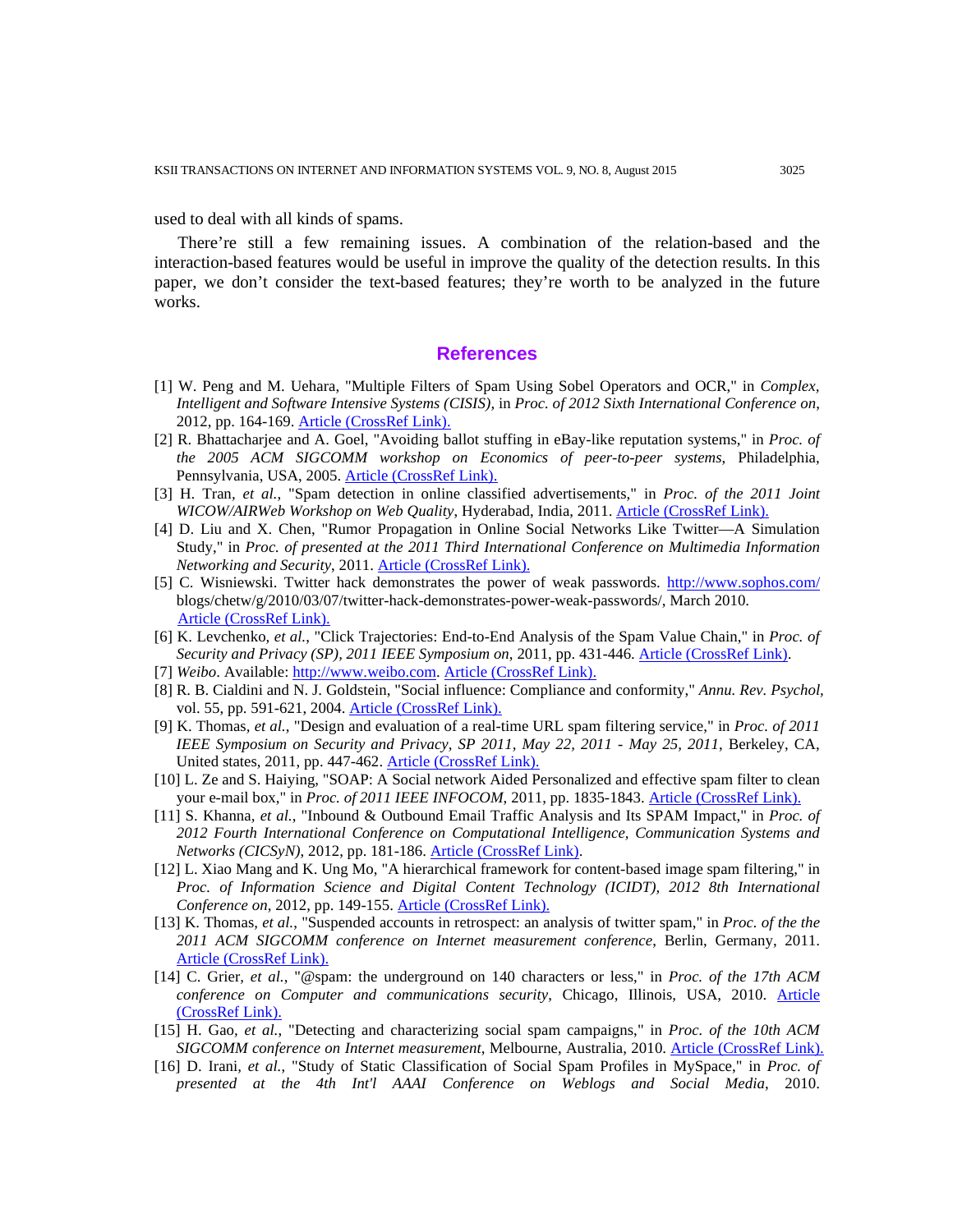[Article \(CrossRef Link\).](http://www.aaai.org/ocs/index.php/ICWSM/ICWSM10/paper/viewFile/1492/1838/)

- [17] Y.-M. Wang*, et al.*, "Spam double-funnel: connecting web spammers with advertisers," in *Proc. of the Proceedings of the 16th international conference on World Wide Web*, Banff, Alberta, Canada, 2007. [Article \(CrossRef Link\).](http://dx.doi.org/10.1145/1242572.1242612)
- [18] Y. Shin*, et al.*, "Prevalence and mitigation of forum spamming," in *Proc. of IEEE INFOCOM 2011, April 10, 2011 - April 15, 2011*, Shanghai, China, 2011, pp. 2309-2317. [Article \(CrossRef Link\).](http://ieeexplore.ieee.org/xpl/login.jsp?tp=&arnumber=5935048&url=http%3A%2F%2Fieeexplore.ieee.org%2Fxpls%2Fabs_all.jsp%3Farnumber%3D5935048)
- [19] F. Benevenuto*, et al.*, "Identifying video spammers in online social networks," in *Proc. of the 4th international workshop on Adversarial information retrieval on the web*, Beijing, China, 2008. [Article](http://dx.doi.org/10.1145/1451983.1451996)  [\(CrossRef Link\).](http://dx.doi.org/10.1145/1451983.1451996)
- [20] A. Rajadesingan and A. Mahendran, "Comment spam classification in blogs through comment analysis and comment-blog post relationships," in *Proc. of the 13th international conference on Computational Linguistics and Intelligent Text Processing - Volume Part II*, New Delhi, India, 2012. [Article \(CrossRef Link\).](http://dx.doi.org/10.1007/978-3-642-28601-8_41)
- [21] Z. Zhang and B. Varadarajan, "Utility scoring of product reviews," in *Proc. of ACM Conference on Information and Knowleged Management(CIKM2006)*, Arlington, VA, USA, 2006. [Article \(CrossRef Link\).](http://dx.doi.org/10.1145/1183614.1183626)
- [22] N. Jindal and B. Liu, "Opinion spam and analysis," in *Proc. of the international conference on Web search and web data mining*, Palo Alto, California, USA, 2008. [Article \(CrossRef Link\).](http://dx.doi.org/10.1145/1341531.1341560)
- [23] Zhang, Qunyan, et al. "Duplicate Detection for Identifying Social Spam in Microblogs." In *Big Data (BigData Congress), 2013 IEEE International Congress*. IEEE, 2013. [Article \(CrossRef Link\).](http://dx.doi.org/10.1109/bigdata.congress.2013.27)
- [24] Wang, Kaiyu, et al. "A new approach for detecting spam microblogs based on text and user's social network features," *Proc. of Wireless Communications, Vehicular Technology, Information Theory and Aerospace & Electronic Systems (VITAE), 2014 4th International Conference on. IEEE*, 2014. [Article \(CrossRef Link\).](http://dx.doi.org/10.1109/vitae.2014.6934446)
- [25] X. Zhang*, et al.*, "Detecting spam and promoting campaigns in the Twitter social network," in *Proc. of 12th IEEE International Conference on Data Mining, ICDM 2012, December 10, 2012 - December 13, 2012*, Brussels, Belgium, 2012, pp. 1194-1199. [Article \(CrossRef Link\).](http://dx.doi.org/10.1109/ICDM.2012.28)
- [26] Y. Liu*, et al.*, "Identifying web spam with user behavior analysis," presented at *the Proceedings of the 4th international workshop on Adversarial information retrieval on the web*, Beijing, China, 2008. [Article \(CrossRef Link\).](http://dx.doi.org/10.1145/1451983.1451986)
- [27] Y. Liu*, et al.*, "User behavior oriented web spam detection," in *Proc. of 17th International Conference on World Wide Web 2008, WWW'08, April 21, 2008 - April 25, 2008*, Beijing, China, 2008, pp. 1039-1040. [Article \(CrossRef Link\).](http://dx.doi.org/10.1145/1367497.1367645)
- [28] H.Zhongmin, et al., "Probabilistic Graphical Model for Identifying Water Army in Microblogging System," *Journal of Computer Research and Development,* 2013, S2:180-186. [Article \(CrossRef Link\).](http://d.wanfangdata.com.cn/periodical_jsjyjyfz2013z2022.aspx)
- [29] D. Strang*, et al.*, "Soule. Diffusion in organizations and social movements: From hybrid corn to poison pills," in *Annual Review of Sociology*, 1998,24(1):265–290. [Article \(CrossRef Link\).](http://dx.doi.org/10.1146/annurev.soc.24.1.265)
- [30] Goldenberg J*, et al.*, "Talk of the network: A complex systems look at the underlying process of word-of-mouth," *Marketing Letters,* 2001, 12(3):211–223. [Article \(CrossRef Link\).](http://dx.doi.org/10.1023/A:1011122126881)
- [31] M. Kimura and K. Saito. "Tractable Models for Information Diffusion in Social Networks," *Knowledge Discovery in Databases: PKDD*, Kimura, Masahiro, 2006. [Article \(CrossRef Link\).](http://link.springer.com/chapter/10.1007/11871637_27)
- [32] G. Daniel, et al. "Information diffusion through blogspace," in *Proc. of the 13th international conference on World Wide Web*, ACM, 2004. [Article \(CrossRef Link\).](http://dl.acm.org/citation.cfm?doid=988672.988739)
- [33] Iribarren*, et al*. "Impact of human activity patterns on the dynamics of information diffusion," *Physical review letters*, 2009. [Article \(CrossRef Link\).](http://dx.doi.org/10.1103/PhysRevLett.103.038702)
- [34] J. Yang and J. Leskovec, "Modeling Information Diffusion in Implicit Networks," in *Proc. of Data Mining (ICDM), 2010 IEEE 10th International Conference*, pp.599,608, 13-17 Dec. 2010.